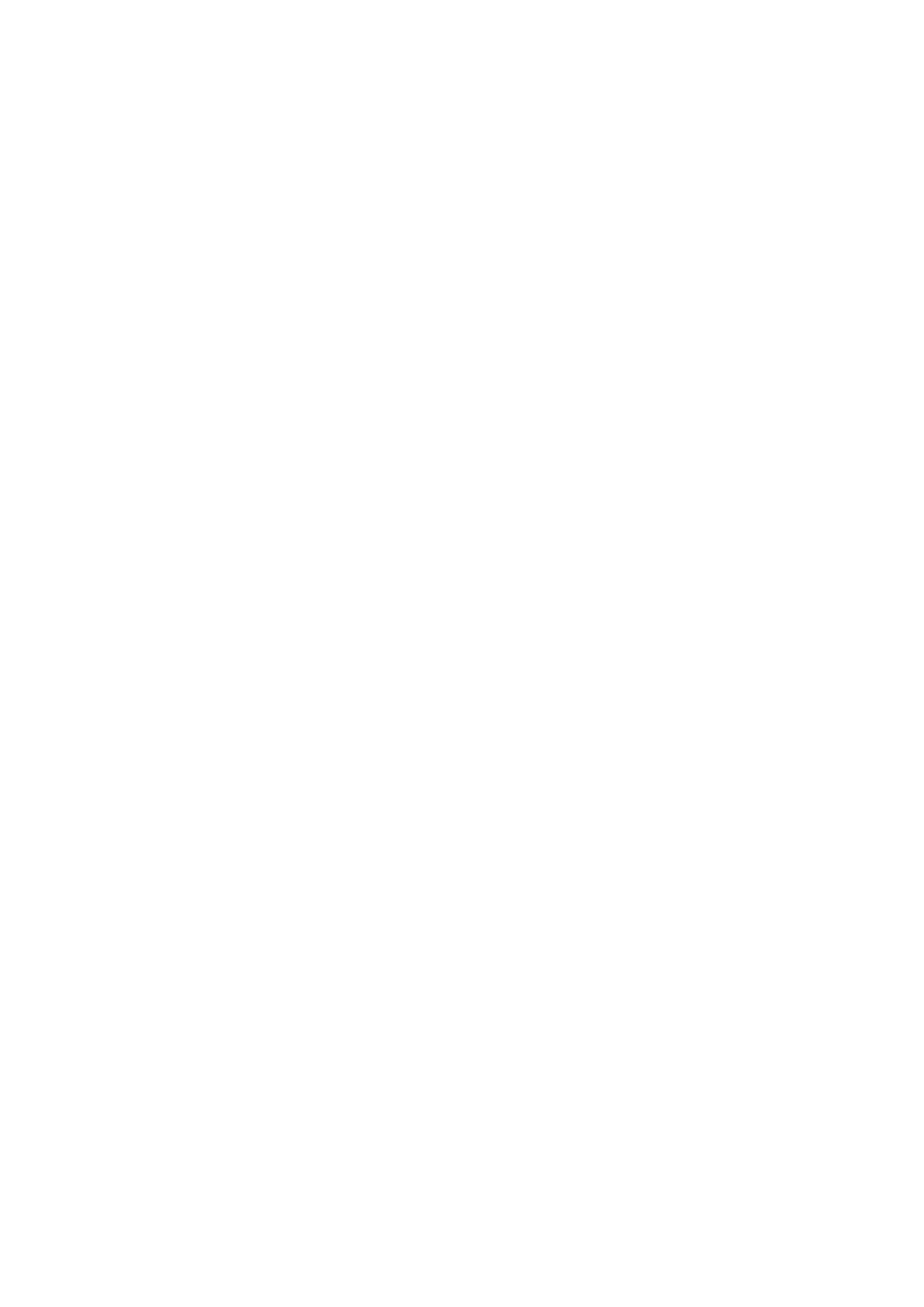

The Republic of Uganda

## MINISTRY OF LOCAL GOVERNMENT

# **Implementation Guidelines for** PARISH DEVELOPMENT MODEL

**JUNE 2021**

Ministry of Local Government WORKERS' HOUSE, Plot 1, Pilkington Road Southern Wing, 5<sup>th</sup> Floor P. O. Box 7037, Kampala Email: ps@molg.go.ug Website: www.molg.go.ug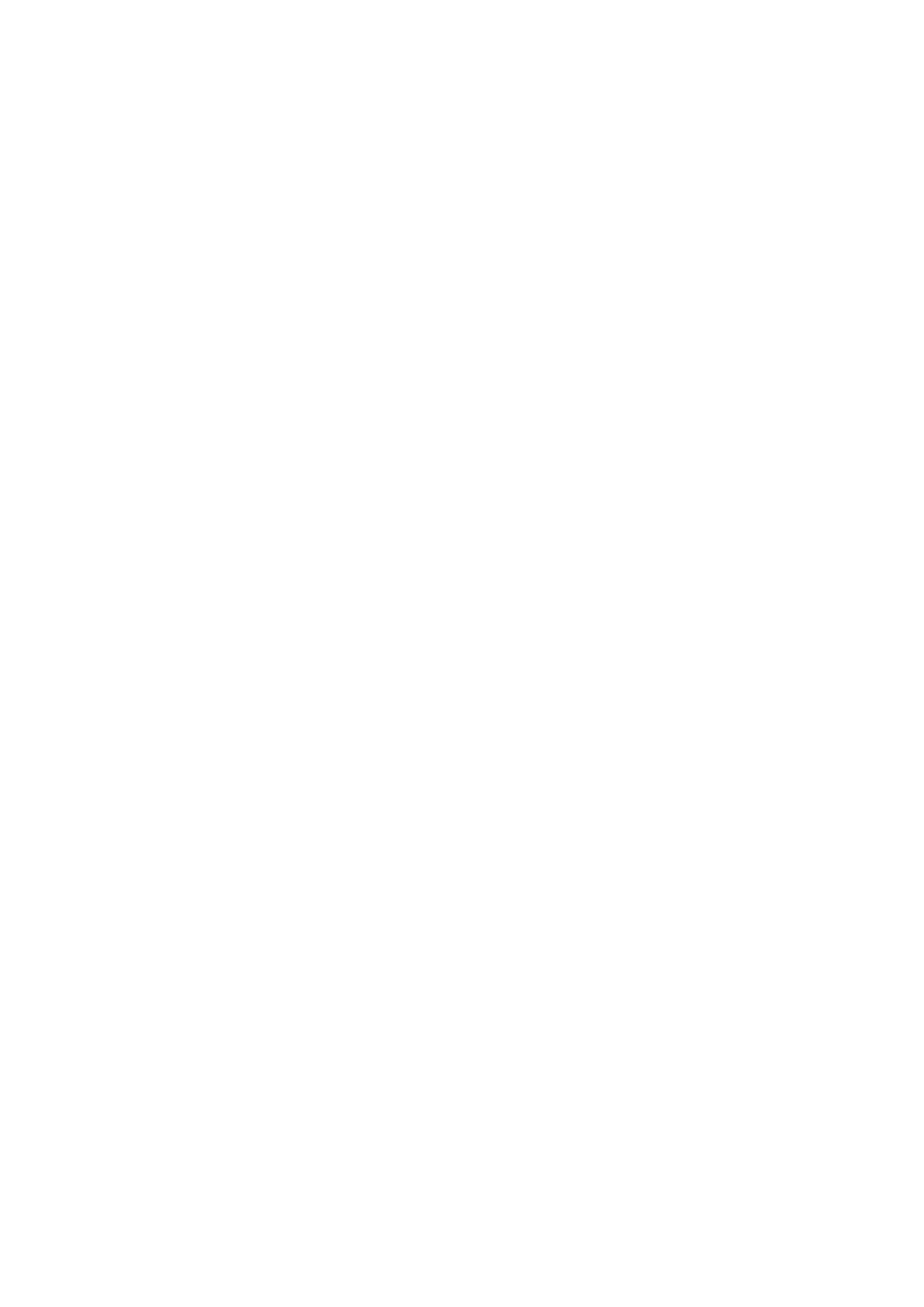

## **TABLE OF CONTENTS**

| 2.2 The Purpose, Goal & Objective of the Parish Development Model 4  |  |
|----------------------------------------------------------------------|--|
| 2.3 principles THAT UNDERPIN THE Parish Development Model 4          |  |
|                                                                      |  |
|                                                                      |  |
|                                                                      |  |
|                                                                      |  |
|                                                                      |  |
|                                                                      |  |
|                                                                      |  |
|                                                                      |  |
|                                                                      |  |
|                                                                      |  |
|                                                                      |  |
| 3.5 Pillar 5: Parish Based Management Information System (PBMIS)  14 |  |
|                                                                      |  |
|                                                                      |  |
|                                                                      |  |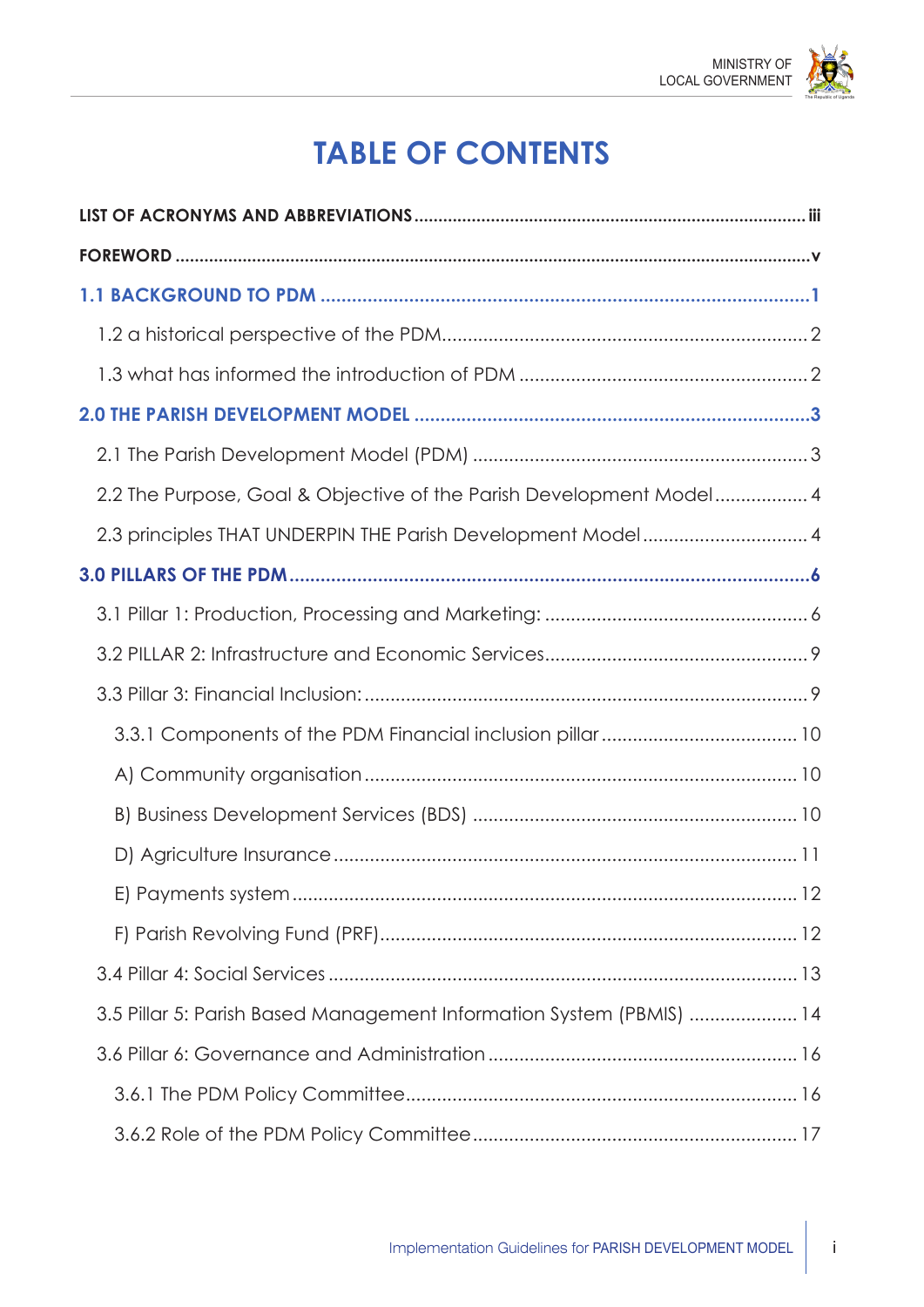

| 3.6.7 Ministries, Departments and Agencies of Government (MDAs)20           |
|-----------------------------------------------------------------------------|
|                                                                             |
| 3.6.8 Lower Local Governments (Sub-Counties, Divisions and Town Councils)21 |
|                                                                             |
|                                                                             |
| B. Parish Development Committees / Ward Development Committees23            |
|                                                                             |
| 3.7 Pillar 7: Mind set CHANGE, COMMUNITY MOBILIZATION and cross             |
|                                                                             |
|                                                                             |
|                                                                             |

ii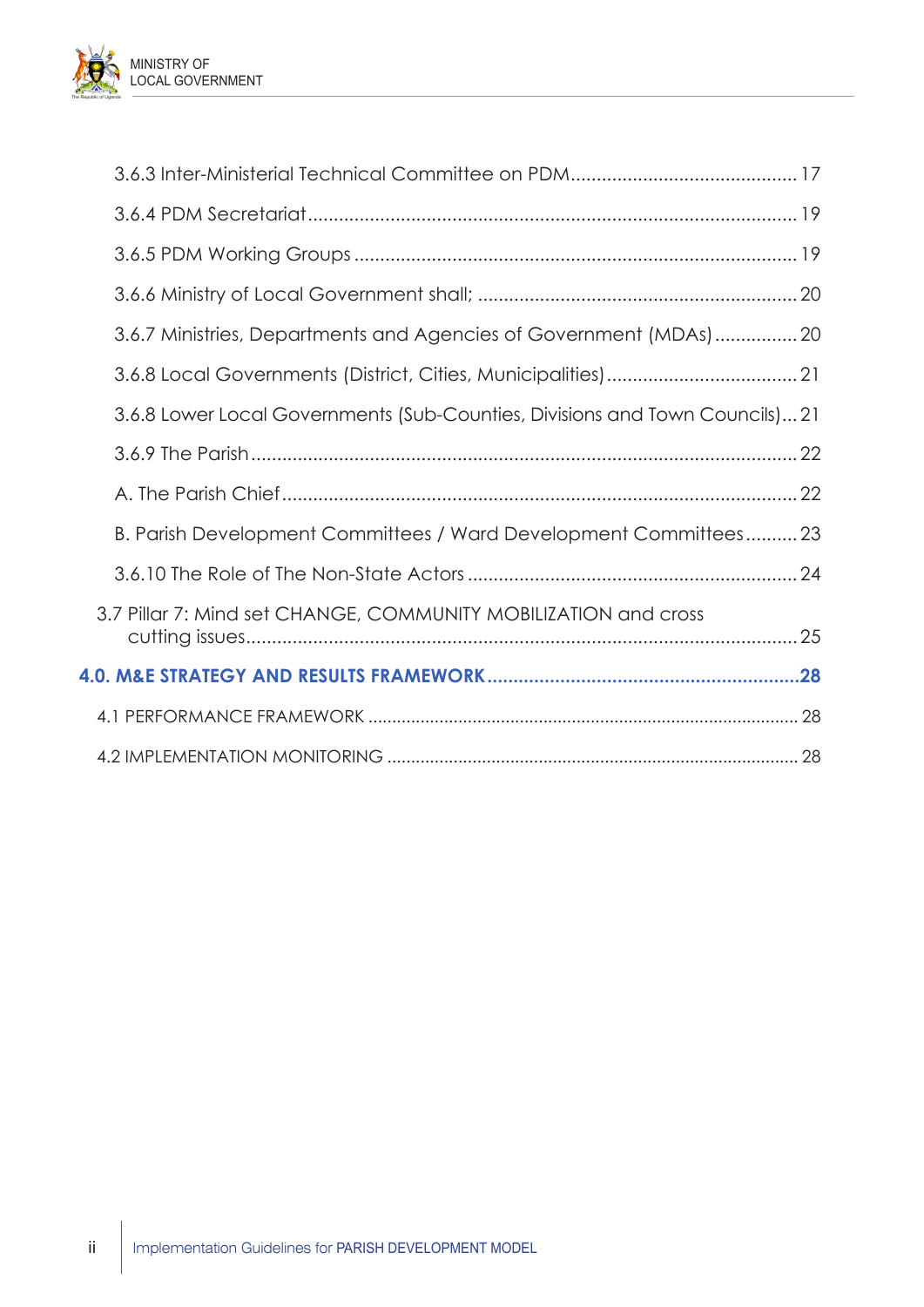The Republic of Uganda

# **LIST OF ACRONYMS AND ABBREVIATIONS**

| <b>BDS</b>       | <b>Business Development Services</b>                  |  |  |
|------------------|-------------------------------------------------------|--|--|
| CSO <sub>s</sub> | <b>Civil Society Organisations</b>                    |  |  |
| FY               | <b>Financial Year</b>                                 |  |  |
| GDP              | <b>Gross Domestic Product</b>                         |  |  |
| GOU              | Government of Uganda                                  |  |  |
| ICT              | Information and Communication Technology              |  |  |
| LG               | <b>Local Government</b>                               |  |  |
| <b>MALGs</b>     | Ministries, Agencies and Local Governments            |  |  |
| <b>MAAIF</b>     | Ministry of Agriculture Animal Industry and Fisheries |  |  |
| <b>MDAs</b>      | Ministries, Departments and Agencies                  |  |  |
| <b>MFIs</b>      | Micro Finance Institutions                            |  |  |
| <b>M &amp; E</b> | Monitoring and Evaluation                             |  |  |
| <b>MDIs</b>      | Microfinance Deposit-taking Institutions              |  |  |
| MoICT&NG         | Ministry of ICT & National Guidance                   |  |  |
| <b>MOGLSD</b>    | Ministry of Gender Labour and Social Development      |  |  |
| <b>MOLHUD</b>    | Ministry of Lands Housing and Urban Development       |  |  |
| <b>MFPED</b>     | Ministry of Finance Planning and Economic Development |  |  |
| <b>MOTIC</b>     | Ministry of Trade Industry and Cooperatives           |  |  |
| <b>MOLG</b>      | Ministry of Local Government                          |  |  |
| <b>MOWE</b>      | Ministry of Water and Environment                     |  |  |
| <b>MSCL</b>      | Microfinance Support Centre Limited                   |  |  |
| <b>MTEF</b>      | Medium Term Expenditure Framework                     |  |  |
| <b>NDPIII</b>    | National Development Plan (3)                         |  |  |
| <b>NDPs</b>      | National Development Plans                            |  |  |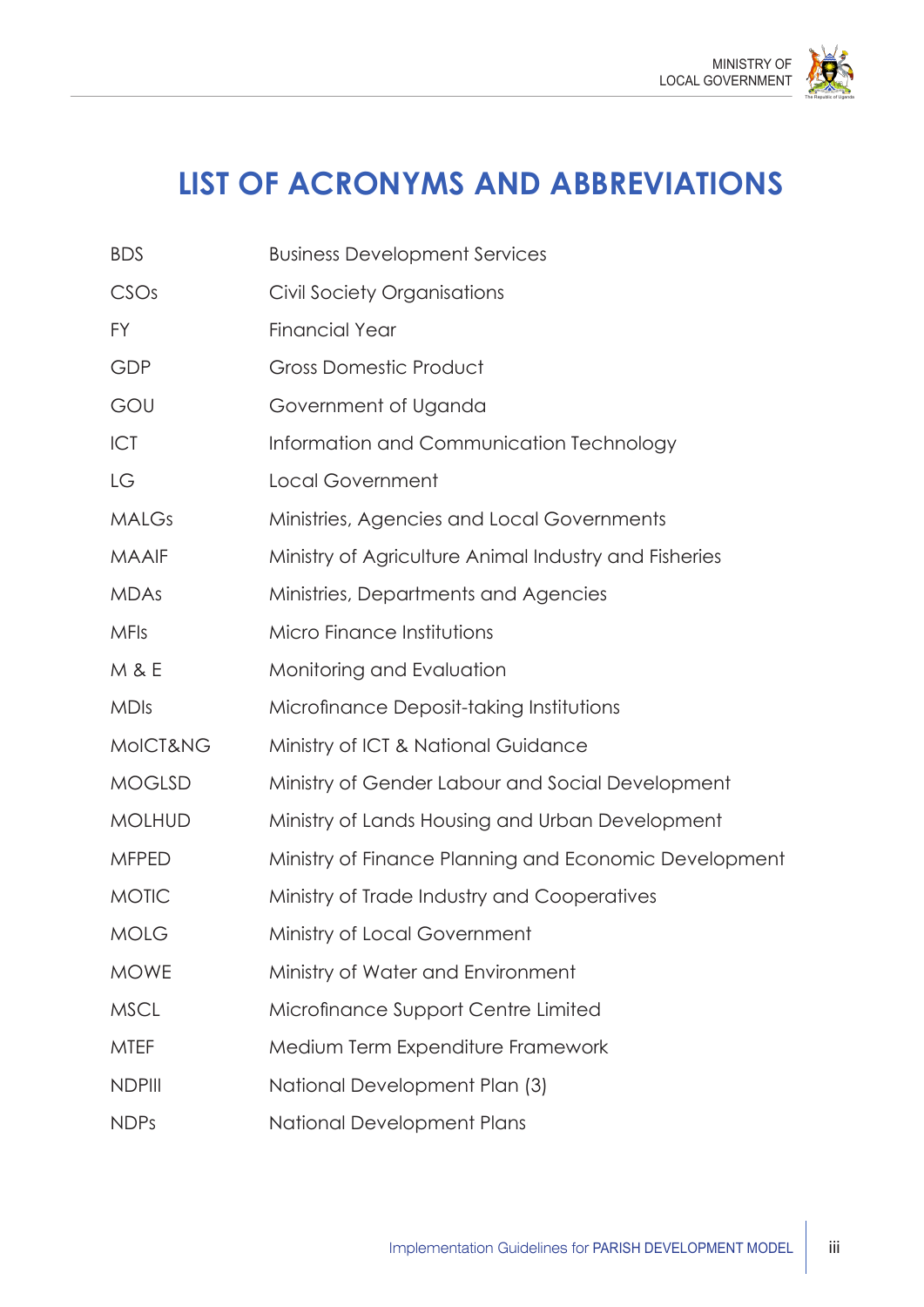

| <b>NGO</b>   | Non-Governmental Organisation                                     |
|--------------|-------------------------------------------------------------------|
| <b>NPA</b>   | National Planning Authority                                       |
| <b>NSS</b>   | National Statistical Systems                                      |
| <b>PDC</b>   | <b>Parish Development Committee</b>                               |
| <b>PDM</b>   | Parish Development Model                                          |
| PPP/PPCP     | Public Private Partnerships/Public Private Community Partnerships |
| <b>PRF</b>   | Parish Revolving Fund                                             |
| <b>OWC</b>   | <b>Operation Wealth Creation</b>                                  |
| SACCOSS      | Savings and Credit Cooperative Societies                          |
| <b>UAIS</b>  | Uganda Agriculture Insurance Services                             |
| <b>UBOS</b>  | Uganda Bureau of Statistics                                       |
| <b>UGX</b>   | Uganda Shillings                                                  |
| <b>UDB</b>   | Uganda Development Bank                                           |
| <b>UIRI</b>  | Uganda Industrial Research Institute                              |
| <b>UNBS</b>  | Uganda National Bureau of Standards                               |
| <b>UMRA</b>  | Uganda Microfinance Regulatory Authority                          |
| <b>VSLAs</b> | Village Savings and Loan Associations                             |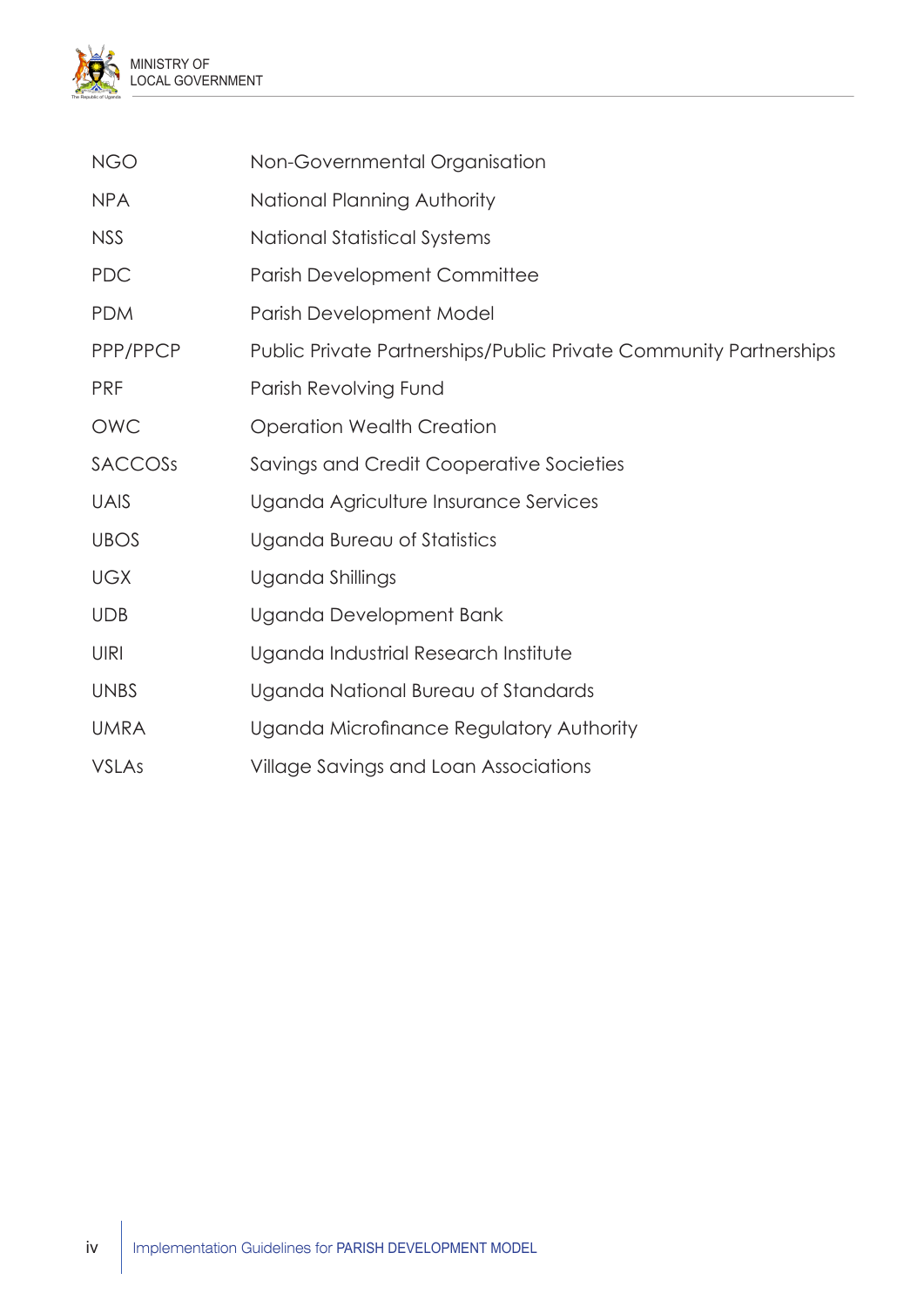

## **FOREWORD**

I am delegated to present the Guideline for The Parish Development Model, which will guide all the stakeholders in organizing and delivering public and private programme interventions for wealth creation at the Parish level as the lowest economic planning unit.

The Parish Development Model is premised on the notion that Parish Development Committee together with the common citizens in the village are better placed to identify and respond to their own needs, and that it is the beneficiaries of the social services who are the best to set priorities and direct the use of resources. Government has set structures and framework for Planning, Budgeting and delivery of Public Services. Under the Subcounty Local Government there are primarily to types of Administrative Units. The Parish and the Village. Mainstreaming the Parish Development Model (PDM) will not alter this framework but will adopt the Parish as the lowest reference unit for planning, budgeting and delivery of interventions to drive socio-economic transformation. In short adoption of the PDM will extend to the Parish level the whole of Government approach to Development Governance. Subcounty Workplans, Budgets and Reports will be prepared around the Parish Units that constitute the Subcounty.

The Parish Model Implementation arrangements are in two parts: establishment requirements and operational requirements.

The PDM establishment requirements consisted of the following prior actions (i) Clarifying the public services that is required at the Subcounty level verses those at the parish level (ii) Updating the Service Delivery Standards at Parish level for the relevant MDAs in line with the whole Government approach and the NDP III programme planning and budgeting approach. This was to help address all the five capitals of the livelihoods: Human capital; natural capital; physical capital; social capital; and financial capital.

The PDM Guideline has been developed through intensive consultation with various stakeholders drawn from government, the private sector, NGOs and Development Partners among others. I would like to thank all those who were involved for rendering their expertise and support to the formulation process.

I argue all stakeholders to join hands in using the PDM Guidelines so that the Development Goals and Objectives are fully archived.

Raphael Magezi (MP) **Minister of Local Government**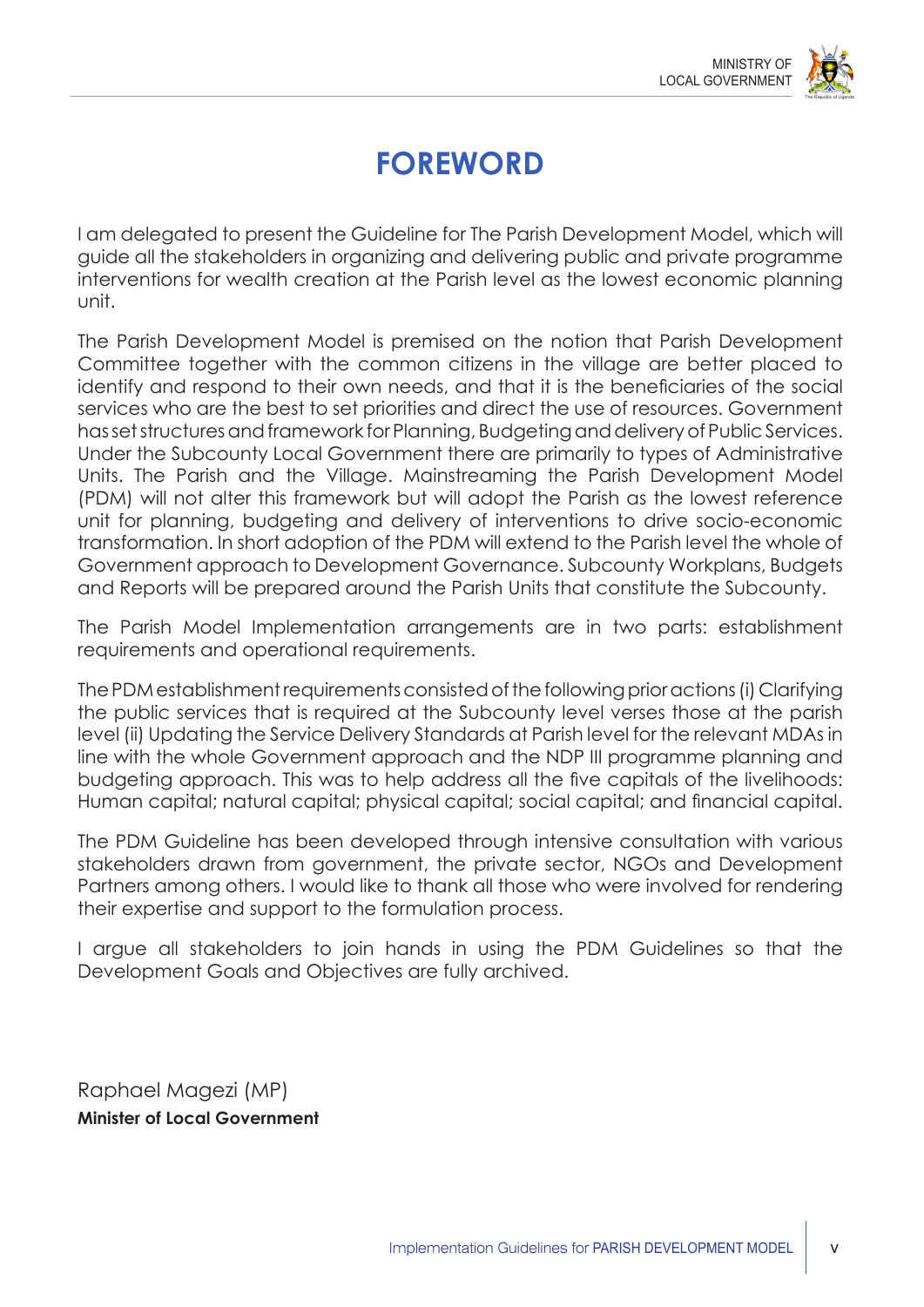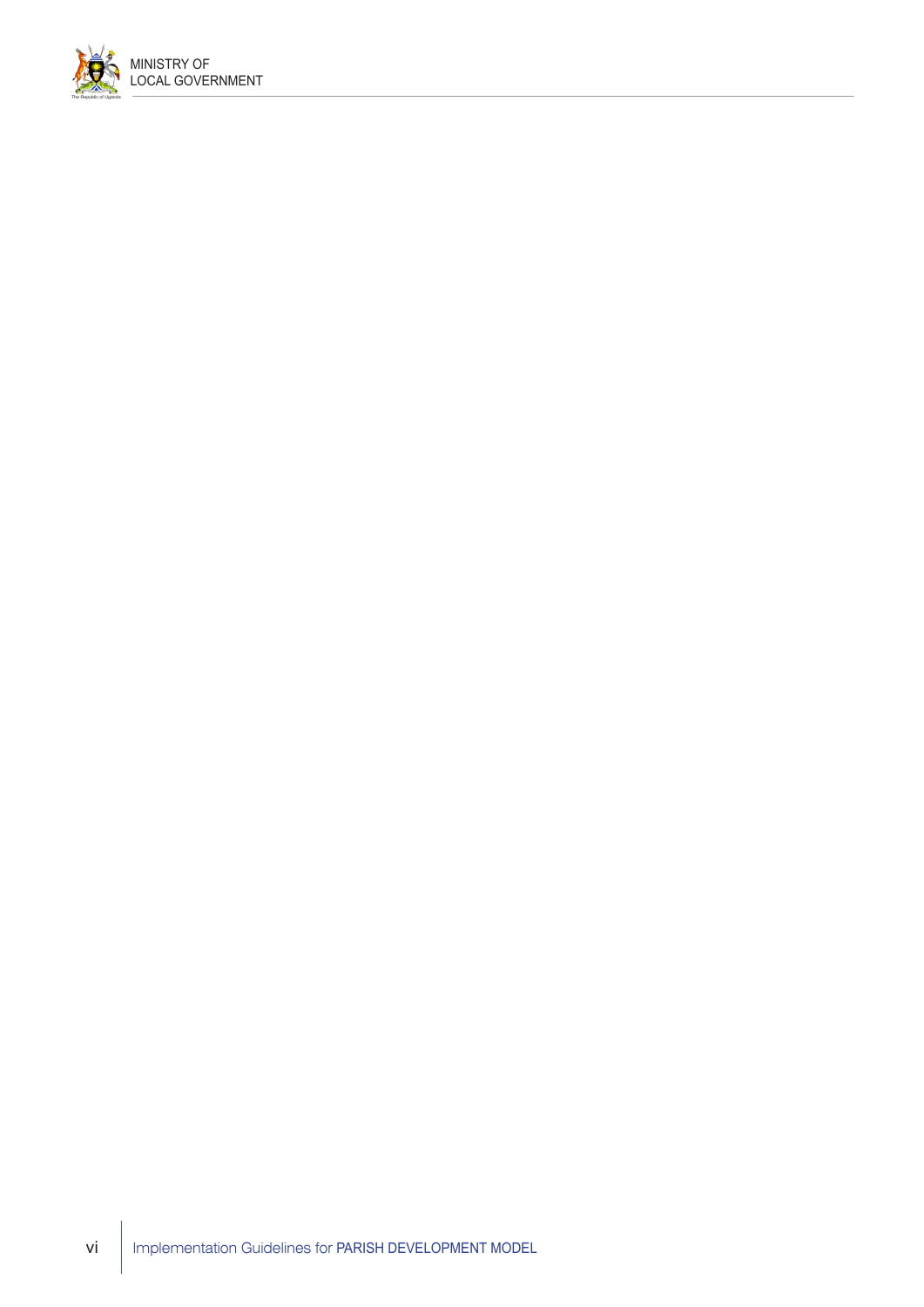

## **1.0 INTRODUCTION**

## **1.1 BACKGROUND TO PDM**

Implementation of the PDM is premised on the following policy and legal frameworks:

- **a. Article 176, (2b, d, e and f))of the Constitution** of the Republic of Uganda (1995 as amended) provides among others that;
	- i. Decentralization as the principle applying to all levels of local government and, in particular, from higher to lower local government units, to ensure peoples' participation and democratic control in decision making.
	- ii. There shall be established for each Local Government Unit a sound financial base with reliable sources of revenue,
	- iii. Appropriate measures shall be taken to enable Local Government Units to plan, initiate and execute policies in respect of all matters affecting the people within their jurisdiction and
	- iv. Local Government shall oversee the performance of all persons employed by Government to provide services in their areas and monitor the provision of Government services or implementation of projects in their areas.
- **b. The Local Government Actunder Section 95** further provides that MOLG shall be responsible for Inspection, Monitoring and Coordination of Local Governments
- **c. Section 96-97** of the Local Government Act provides that line Ministries shall be responsible for provision of Technical Support, Guidance, and Establishment of Minimum National Standards of Service Delivery.

The PDM aligns for all these provisions through taking of the whole of government to the Parish and ensuring that each MDA plays its appropriate role.

- **d. The Third National Development Plan (NDPIII). NDPIII** identifies the need to bring services closer to the people by strengthening the sub-county as the lowest planning unit and the Parish as the administrative and operational hub for all government services.
- e. Furthermore, the emergence of Local Economic Development (LED), as one of the pillars of decentralization where CSOs, private sector and other development partners play a critical role in tapping into and supporting local economic opportunities and enhance people's incomes.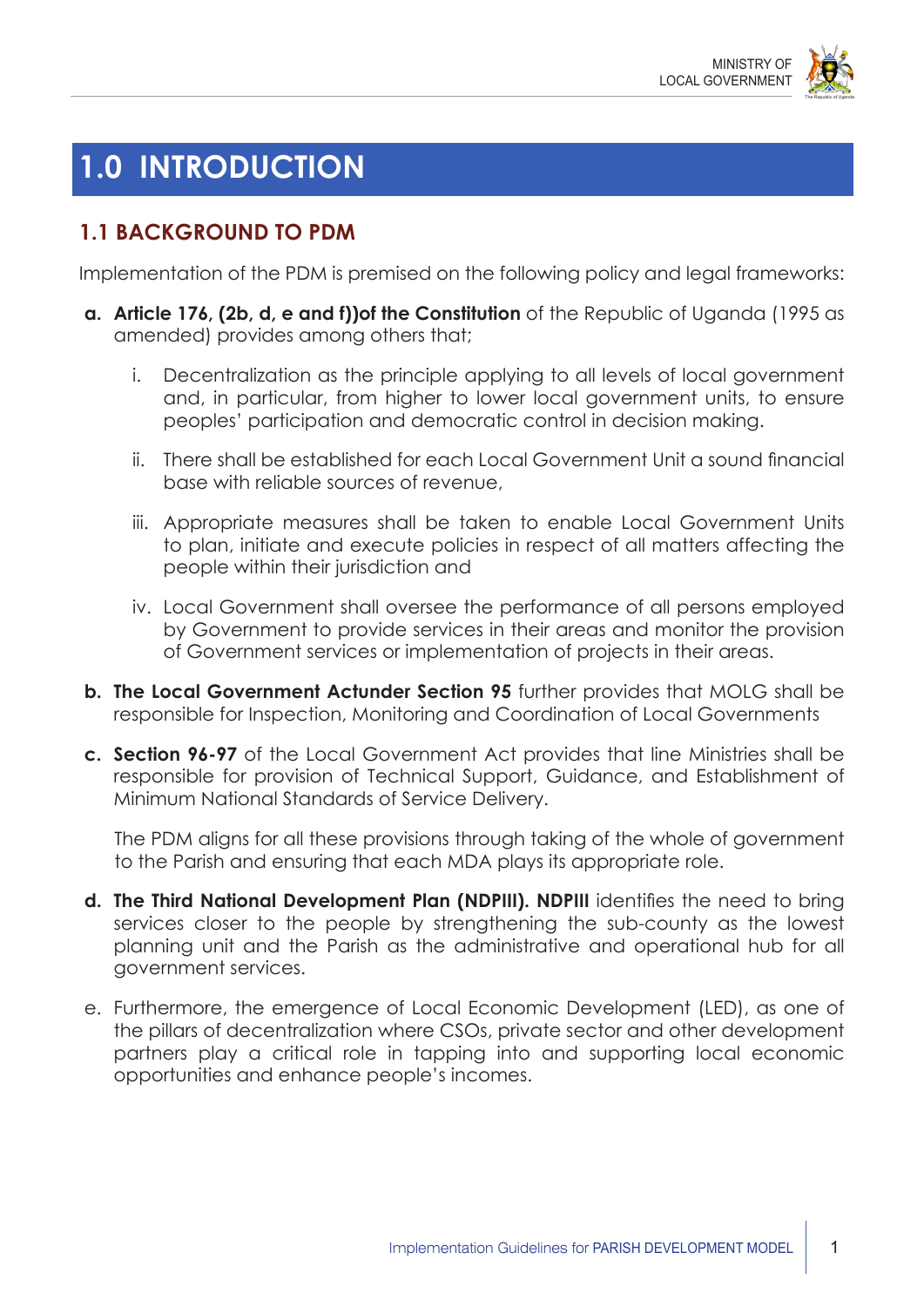

- f. In 1992, Uganda embarked on the journey of decentralisation with the strategic objective of:
	- i. building democratic governance systems that are responsive and accountable to the public;
	- ii. improving delivery of services to communities at the grassroots; and
	- iii. (fostering a sense of local ownership.

The policy sought to reverse the centralised approach which government had been using to do its work through, the devolution of power, decision-making, as well as implementation of programmes and utilisation of fiscal resources.

## **1.2 A HISTORICAL PERSPECTIVE OF THE PDM**

During the pre- and post-independent Uganda initiative similar to the PDM were practiced in Uganda. The initiatives were effectively used as a basis for Local Government Administration. Throughout this period, the administrative structure was operational and played critical roles in social, economic and political governance. This initiative was reinforced by village structures under the stewardship of the village chief through the Parish to the Sub County level. Under this, all births and deaths were registered, parishes maintained a registry of all community members by gender, migrants and visitors, parishes enforced National programs on health, education and people's welfare in terms food security, household incomes and public health (toilets, latrines, drying racks, waste pits) and would mobilize communities in cases of epidemics, supervise social activities such as community road maintenance, water points and sacred places among others .All this information would be regularly shared through the sub-county to the National registry.

## **1.3 WHAT HAS INFORMED THE INTRODUCTION OF PDM**

The introduction of the PDM is a result of a number of reviews of Government's planning, implementation and results monitoring mechanisms including: -

- a. The NDP I End-of-Term Evaluation and the NDP II Mid-Term Review that recommended its adoption. The evaluations identified the strategic role of a Parish in improving service delivery, and strengthening production, productivity and value addition for social economic transformation and realization of NDP results. In line with this, the NDP III (Section 10, page 10 and 11) adopted the PDM as a vehicle for increasing household income and welfare.
- b. The comprehensive evaluation of the Decentralization Policy commissioned by the National Planning Authority (NPA).
- c. The NRM Manifesto 2021-2026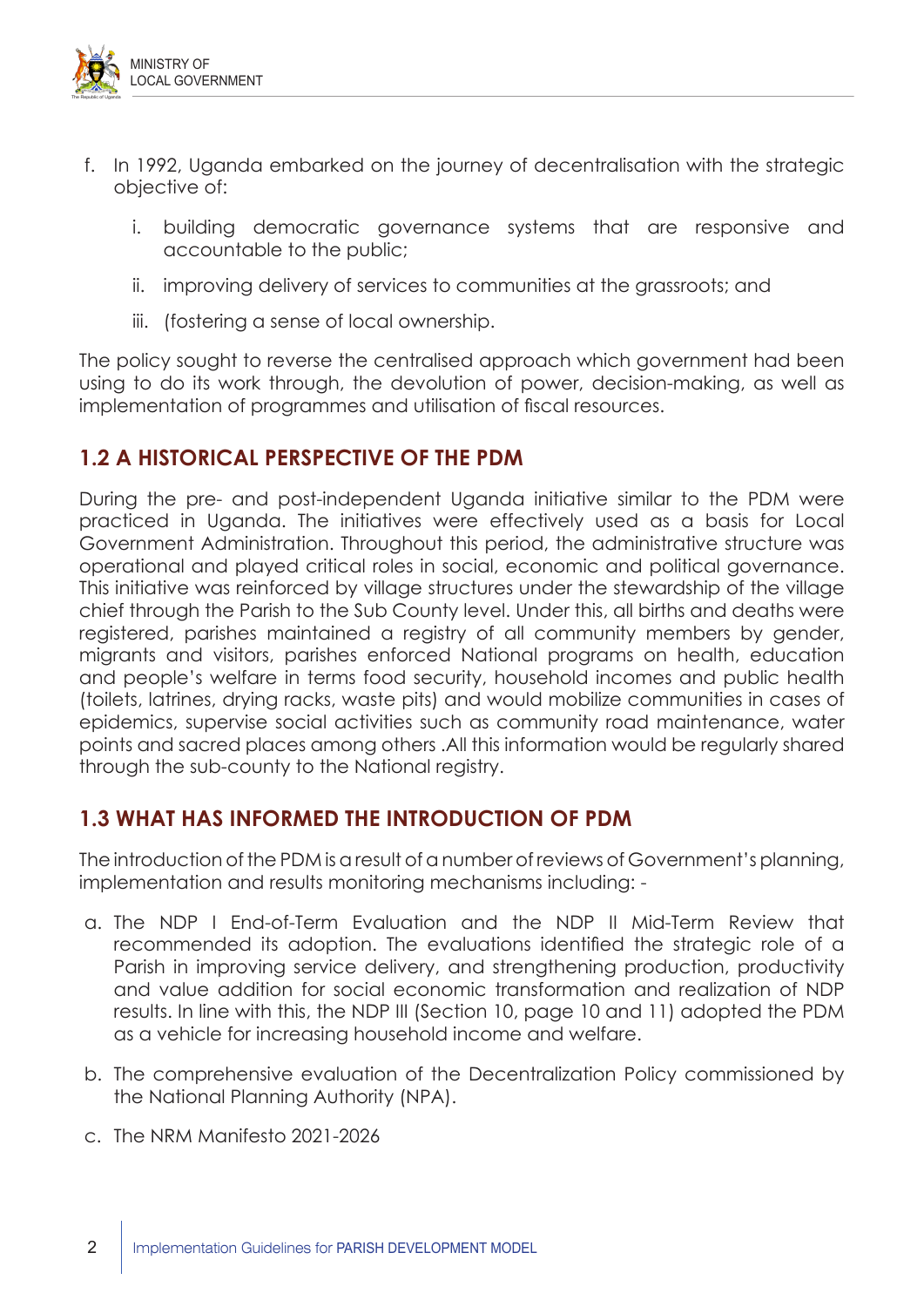

## **2.0 THE PARISH DEVELOPMENT MODEL**

## **2.1 THE PARISH DEVELOPMENT MODEL (PDM)**

- i. The Parish Development Model (PDM) is the last mile strategy for service delivery by Government of Uganda for improving incomes and welfare of all Ugandans at the household level.
- ii. It is an extension of the whole-of-government approach to development as envisaged under NDPIII, with the Parish as the lowest administrative and operational hub for delivering services closer to the people and hence foster local economic development
- iii. The PDM underlies the spirit of harmonisation of government interventions with every MDAs focusing on; delivering services closer to the people; and measurable results at the Parish level in order to ensure transformation of the subsistence households into the money economy. This transformation requires organised, integrated, well-coordinated and results-based efforts.
- iv. The PDM has seven Pillars i.e. (a) Production, Storage, Processing and Marketing; (b) Infrastructure and Economic Services; (c) Financial Inclusion; (d) Social Services; (e) Mindset change; (f) Parish Based Management Information System (g) Governance and Administration.

The PDM is therefore Government of Uganda's approach that delivers a package of services and entails;

- Creating data systems that constantly feed the whole Government with realtime information concerning various interventions at the Parish level. The data generated and interpreted will improve the understanding of the different and unique characteristics of households across the country and hence provide the basis for the delivery of targeted interventions.
- Dedicated efforts and investments in the organisation and coordination of farmers at Parish level and other value chain actors through area-based commodity clusters to increase production and productivity that will create sustainable agricultural production.
- Regular provision of agricultural extension and education to farming households including business management training and access to finance
- Build infrastructure and systems that support processing and marketing of Uganda's agricultural products.
- Strengthen participatory planning by local communities to collectively identify and address systemic bottlenecks that affect local economic development
- Provide access to financial services to households that operate in the subsistence economy but with bankable projects along the value chain of the 18 priority commodities.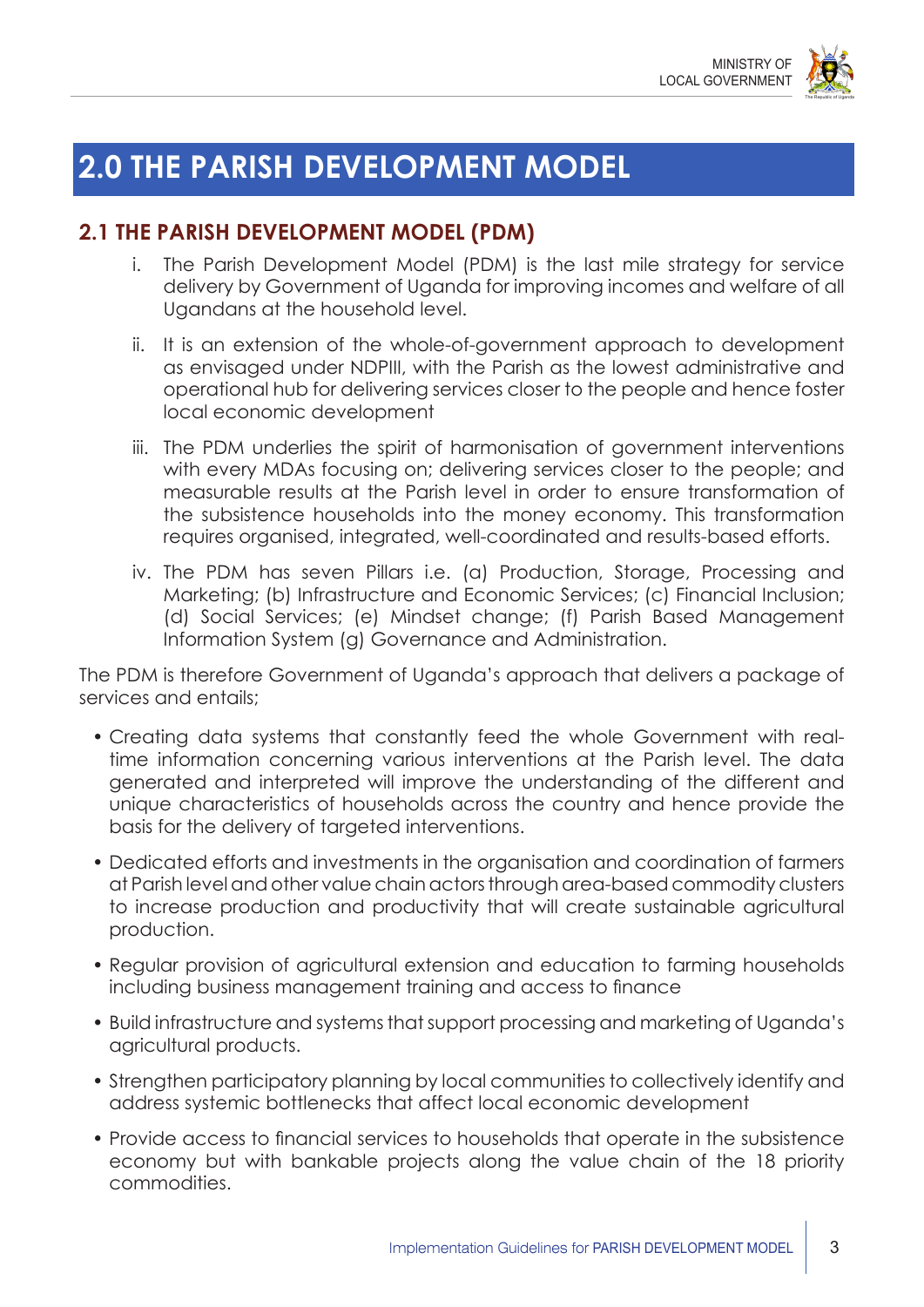The Republic of Uganda

- Monitor, mobilize and enforce compliance in the community to undertake infrastructure like hygiene and government policy on social services (education, Health)
- Mobilising & sensitising Households for socio-economic development for self-help projects, hard work on the 18 enterprise crops along the value chain, savings and investments.
- Addressing vulnerability among youth, women, PWDs at the grassroots by developing and Implementing Action Plans for inclusion of disadvantaged interest groups

## **2.2 THE PURPOSE, GOAL & OBJECTIVE OF THE PARISH DEVELOPMENT MODEL**

 **1.1.1 The purpose** of the PDM is to deepen the decentralisation process; improve household incomes; enable inclusive, sustainable, balanced and equitable socio-economic transformation; and increase accountability at local levels.

This implies eradication of poverty and vulnerability, as well as total transformation of the subsistence households (both on-farm and off-farm, in rural and urban settings) into the money economy.

- **1.1.2 The goal** of the PDM is to increase household incomes and improve quality of life of Ugandans with a specific focus on the total transformation of the subsistence households (both on-farm and off-farm, in rural and urban settings) into the money economy, as well as eradication of poverty and vulnerability in Uganda
- **1.1.3 The overall objective** is to increase the effectiveness of the interaction between the government and its people, in order to accelerate the realization of government's long-term goal of socio-economic transformation.

The PDM is aligned to the following 5 strategic objectives of the NDPIII;

- i) Enhance value addition in Key Growth Opportunities
- ii) Strengthen private sector capacity to drive growth and create jobs
- iii) Consolidate & increase stock and quality of Productive Infrastructure
- iv) Enhance productivity and wellbeing of Population
- v) Strengthen the role of the State in guiding and facilitating development

## **2.3 PRINCIPLES THAT UNDERPIN THE PARISH DEVELOPMENT MODEL**

**i. Organization:** Organising Ugandans that are currently operating in the subsistence economy, around their local enterprises in a way that links them to quality inputs, tailored technical assistance (including business development services, extension services etc), guaranteed markets, subsidized credit etc. This organisation will be done either through cooperatives or other formal organizational structures (such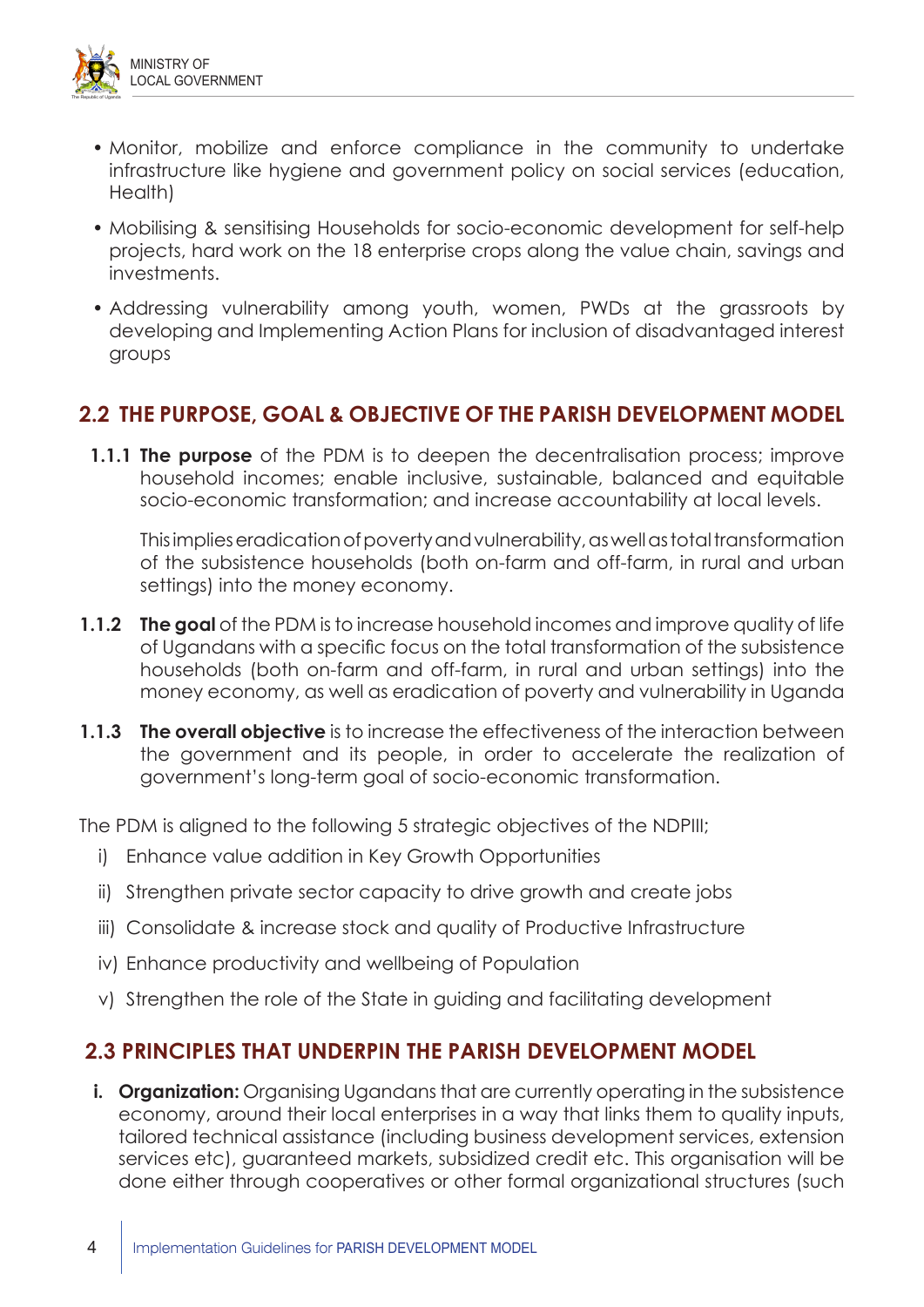

as associations) and will enable Ugandans at the Parish/Ward level to overcome; diseconomies of scale (in savings, production, marketing and extension services), poor quality inputs/output, lack of reliable production advice, information (on) and connectivity to commodity and financial markets and post-harvest losses

- **ii. Coordination & collaboration:** PDM emphasises the whole of government approach to socio-economic development. as such, all interventions by different stakeholders at parish level shall be coordinated by the parish chief.
- **iii. Market orientation:** The PDM shall encourage market-based approaches that strengthen the value chains, incentivise competition, efficiency, and innovation that will drive down the requirement for Government support over time, and at the same time avoiding distortions and leveraging Government's resources, to unlock investments by all actors at each segment of the value chains.
- **iv. Inclusion:** Local economic development in Uganda shall be inclusive and shall take a value chain approach ensuring that all value chain actors (including women, youth, smallholder farmers and other agri-MSMEs), can access appropriate services to support their needs. The PDM is a systematic and deliberate approach to intervene at each of the stages of the value chain, in a coordinated manner to ensure that once production is scaled up, it continues to be encouraged by stable prices, availability of affordable finance, predictable markets, availability of processing or storage infrastructure, etc.
- **v. Equity:** The PDM shall promote balanced growth across different regions and gender. Government shall use the PDM to understand and deliver targeted services to parts of the country that are lagging behind in development and to support vulnerable or marginalised groups, persons with disabilities and those affected and infected with HIV/AIDS. Gender and equity will feature prominently in the PDM results framework.
- **vi. Prioritisation:** Government will use the PDM to support flagship commodities in a particular ecological zone that links production, processing and marketing enterprises.
- **vii. Evidence based:** Decisions and actions under the PDM will be driven by data, analysis, evaluation, learning and results. The PDM will promote a culture of continuous improvement to achieve greater and sustainable results using lesson learnt and experience at a reasonable cost.
- **viii. Participation:** Ensuring that communities are part of the solutions to local problems in order to buttress the development process for poverty alleviation and improved quality of life.
- **ix. Transparency and accountability:** Operating with integrity and transparency, and maintaining the highest standards of performance in governance, administration, business processes, financial and human resource management, as well as oversight, thereby providing the best value to the people at the grassroots.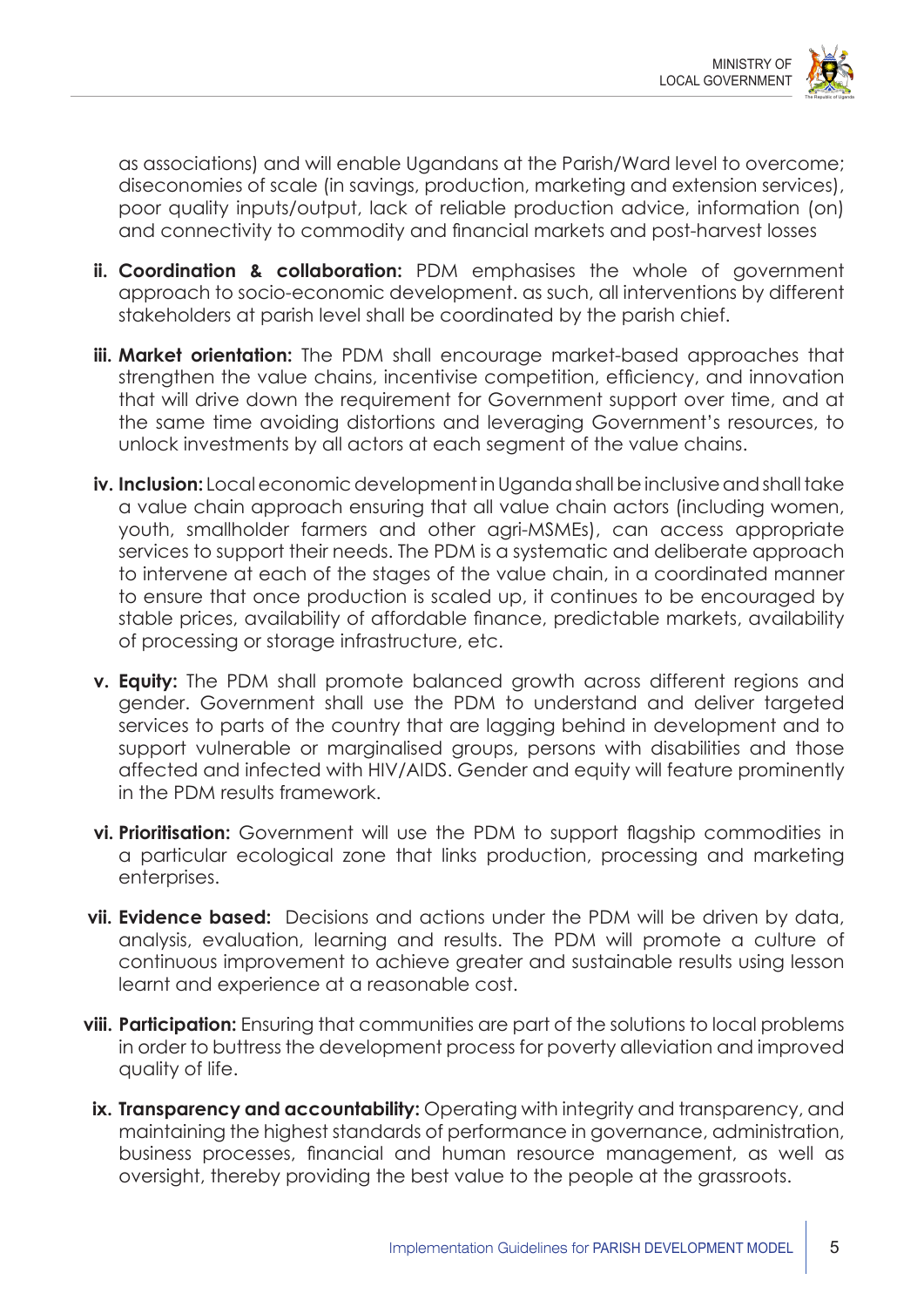

## **3.0 PILLARS OF THE PDM**

The PDM is premised on seven major Pillars, which are:

*Table 1: Pillars of the Parish Development Model* 

| Sn            | <b>Pillars</b>                                                                |
|---------------|-------------------------------------------------------------------------------|
|               | Production, Storage, Processing and Marketing                                 |
| $\mathcal{P}$ | Infrastructure and Economic Services                                          |
| 3             | <b>Financial Inclusion</b>                                                    |
|               | <b>Social Services</b>                                                        |
|               | Mindset change and cross cutting issues (Gender, environment, Disability etc) |
| 6             | Parish Based Management Information System                                    |
|               | Governance and Administration                                                 |

### **How the Model is Envisaged to Work**

- i. Coordination of PDM implementation by Ministry of Local Government
- ii. Mobilization of stakeholders and non-state actors to support implementation of PDM
- iii. Popularization of PDM at national and sub national level
- iv. Operationalization of all PDM pillars by allocation of required resources
- v. Filling all Vacant Position for Parish Chiefs in the District
- vi. Operationalization of the PDCs and PMC at parish level
- vii. Equipping PDCs with necessary IT equipment's for data Collection
- viii.Support capacity building of stakeholders at National and Sub-National level
- ix. Finalization of all Documents (PDC Guidelines, PDC and PMC Manuals)
- x. Support Formation of Community Group /SAACOs
- xi. Roll out popularization and sensitization of PDM in print, electronic media and meetings.

#### **3.1PILLAR 1: PRODUCTION, PROCESSING AND MARKETING:**

This Pillar is aimed at supporting the creation of more productive jobs and wealth for all Ugandans especially in the Agro-Industrialisation, Private Sector Development, Digital Transformation and Manufacturing Programmes under the NDPIII.

Under this Pillar, government will roll out the e-Voucher for farm inputs, the e-Extension and eCertification systems to strengthen service delivery at parish level. A farmer register will be developed and rolled-out in all parishes across the country to be managed by the parish chiefs, which will aid in building a national database of all farming households and regularly monitor their progress.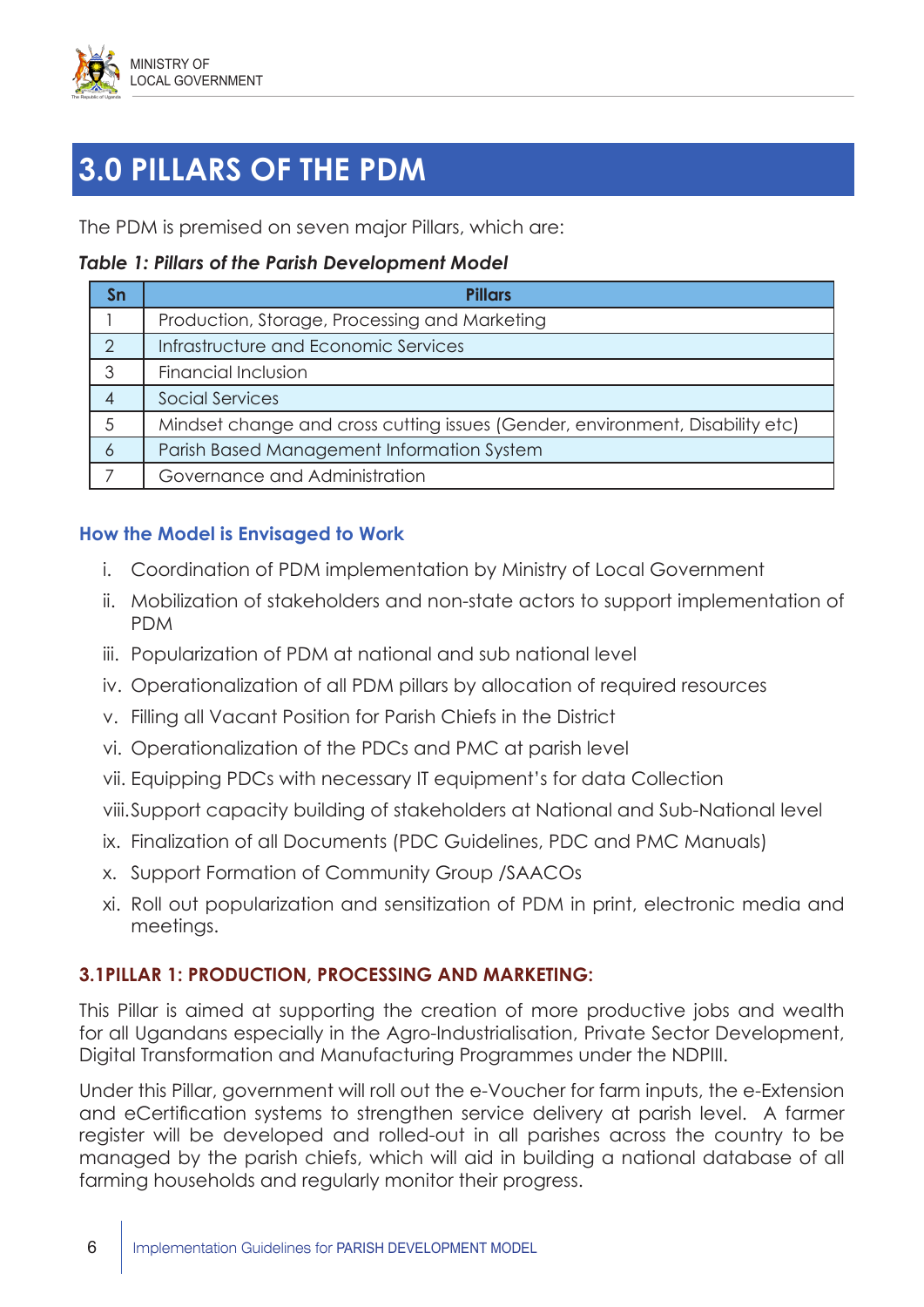

Dedicated and programmatic efforts and investments in the organisation and coordination of farmers at village and Parish levels and other value chain actors through area-based commodity clusters shall be undertaken. Common guidelines for professional farmer organizations, in order to improve business performance developed; and retooling for the public extension service and non-state actors to support the establishment, growth and mentoring of Farmer Organizations.

Support farm cooperatives and farmers' associations at local levels to strengthen their capacity to manage their agribusiness enterprises effectively, to scale up their operations, and to improve their profitability; cooperatives and associations supported to develop clear and effective business plans; and support to qualifying farmers' cooperatives and associations to investment in community-level facilities for commodity storage, primary processing, and other post-harvest handling functions.

For each District, identify two priority agricultural commodities that should be promoted and branded.

Mobilise and enforce compliance to established standards and good agricultural practices in the community to ensure that agricultural products from the communities meet market requirements.

Under the coordination and supervision of the Parish Chief and in accordance with the Comprehensive National Development Planning Framework (CNDPF), citizens at the household level will work together with the Parish Development Committees (PDCs) to identify their peculiar needs and opportunities in order to create more jobs and wealth in their Parish.

This Pillar will emphasise the delivery of the following services at the parish level.

- i. Extension services: for crop, animal husbandry and fisheries
- ii. Training/capacity building
- iii. Organisation- groups, associations, cooperatives etc
- iv. Inputs: seed, fertilisers, acaricides, drugs, pesticides, machinery etc
- v. Farm power and off-farm mechanisation
- vi. Certification and regulation: for standards and safety etc
- vii. Commodity Storage and Bulking Facilities: fresh, wet and dry goods
- viii.Value addition and processing facilities to include cleaning, sorting, drying, manufacturing and packaging.
- ix. Environment and other climate change mitigation measures
- x. Water: for domestic use and production
- xi. Access to Market
- xii. Business Development Services
- xiii. Related digital services supporting production, storage, processing and marketing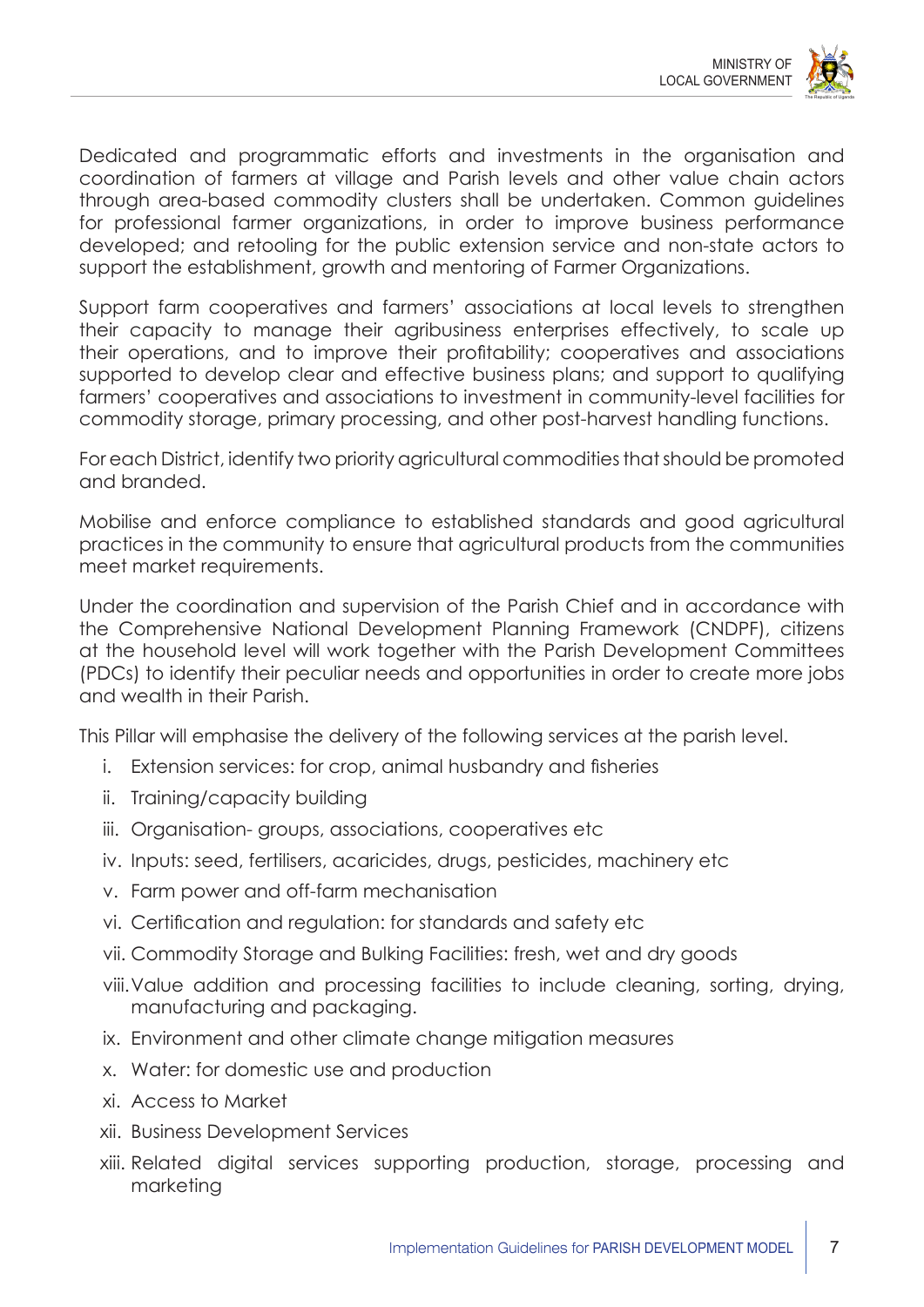

The roles of key actors at LGs will include the following: -

#### **Subcounty Local Government Staff**

- i. Train farmers and farmer groups in institutional development
- ii. Provide extension services along the value chains through demonstrations, visits, field days and competitions.
- iii. Supervise and build capacity of community-based service providers
- iv. Link farmers to other service providers.
- v. Guide PDCs on enterprise priority setting(economic activity, Commodity etc )
- vi. Supervise and collect data

#### **Parish Chief/ Town Agent**

- i. Planning and priority setting for agricultural enterprises and technologies
- ii. Supervise community-based service providers
- iii. Monitoring and reporting
- iv. Collect business and agriculture statistics
- v. Supervise management and operations of postharvest handling, storage, value addition and processing activities.
- vi. Mobilize community on self-help and economic empowerment projects, positivity on government programmes, culture and business orientations
- vii. Training and awareness creation
- viii. Coordination of all stakeholders at Parish level

#### **Private Sector/NGOs, CBOs, CSOs**

- i. Resource mobilization for agricultural and non-agriculture services
- ii. Private extension service provision
- iii. Supply of quality agricultural inputs
- iv. Support postharvest handling, storage, value addition and processing
- v. Provide services in transport, trade and marketing
- vi. Engage in public private community partnership
- vii. Training and awareness creation
- viii. Undertake other complementary activities that support value chain development
- ix. Provide markets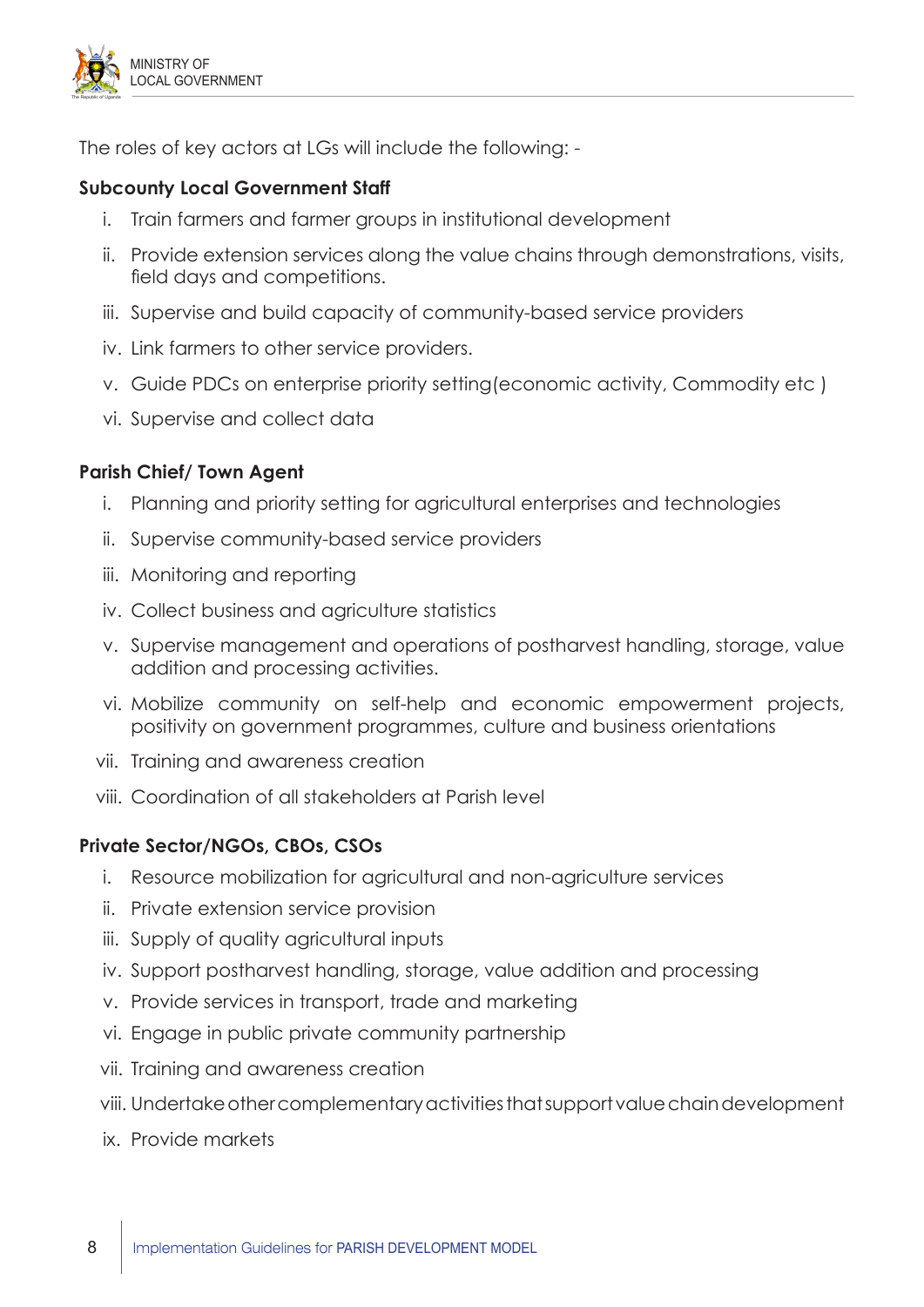

#### **Farmers and Farmer Organizations**

- i. Farmer to farmer extension services.
- ii. Multiplication seeds, planting materials and stocks
- iii. Undertake farmer training and resource mobilization.
- iv. Undertake farmer institutional development in liaison with Sub-County extension staff and Parish Chief
- v. Record keeping and provision of agricultural data
- vi. Farmers group formation
- vii. Market information and sourcing
- viii. Support farmers in accessing credits

#### **Educational Institutions**

i. Attach trainees to communities to support extension to farmers.

## **3.2 PILLAR 2: INFRASTRUCTURE AND ECONOMIC SERVICES**

Public and private sector institutions will provide a range of infrastructure and economic services at the Parish level in a phased approach. These infrastructure and economic services complement the functions under other pillars of the PDM and include:

- a) Accessible community roads
- b) Improvement of choke points /bridges on community roads
- c) Upgrade community local markets
- d) Extension of safe water for domestic use
- e) Extension of power to communities
- f) Creation of free internet zones in communities
- g) Extension of the National internet infrastructure to the subcounty
- h) Appropriate staffing to support ICT function in Local governments shall be put in place.
- i) Develop appropriate e-services to support the PDM

#### **3.3 PILLAR 3: FINANCIAL INCLUSION:**

The overall goal of the PDM Financial Inclusion Pillar is to enable participation of subsistence households in the financial sector and hence the money economy.

i. This Pillar is aimed at improving accessto financialservicesfor householdsthat are currently operating in the subsistence economy (subsistence households) and equipping them with skills for enterprise growth, value addition and marketing of their products and services.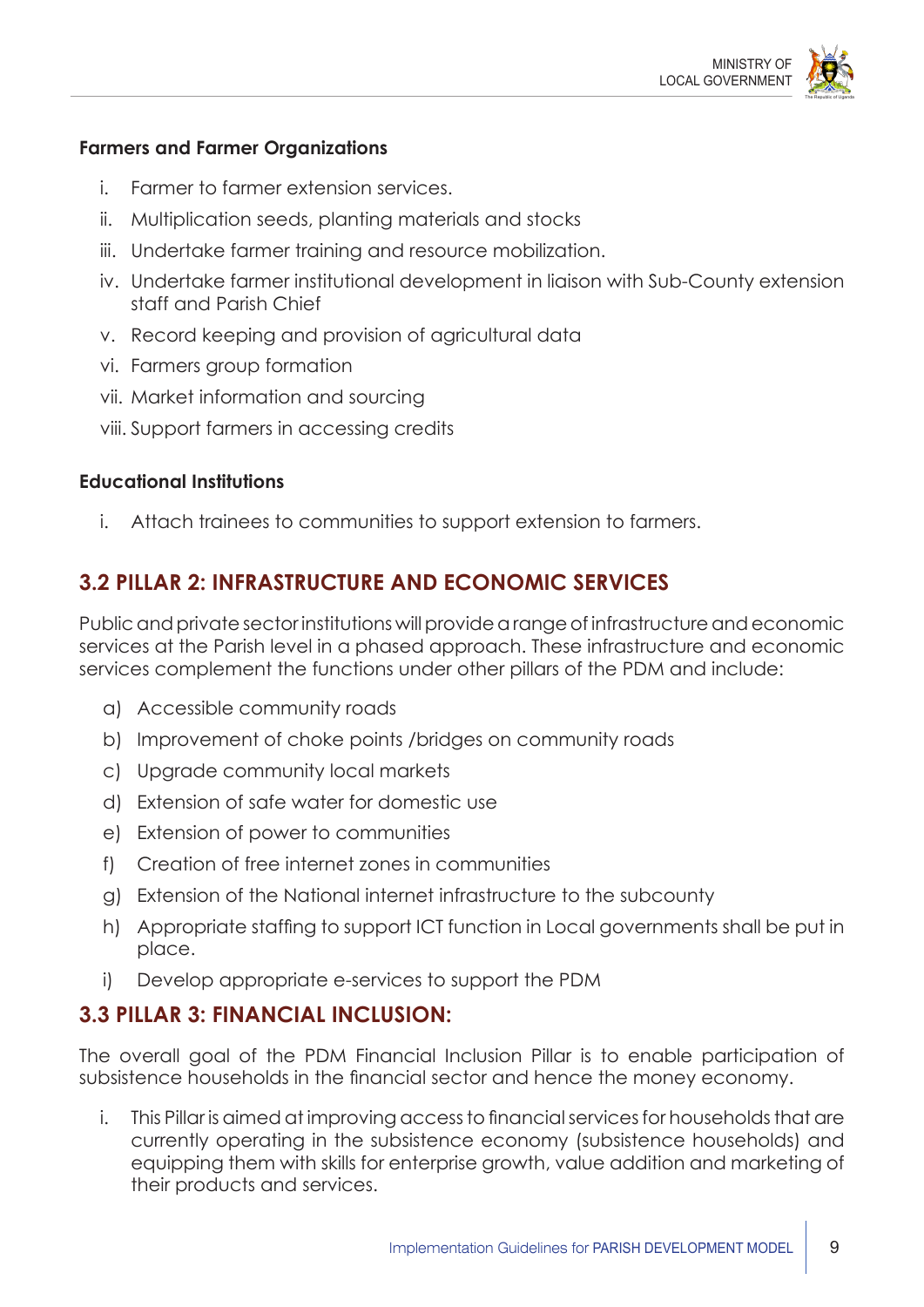

ii. Under this Pillar, PDM will support a wide range of financial solutions (savings, credit, insurance, transfers etc) to subsistence households in order to enhance incomes, smoothen consumption, build assets and reduce vulnerability to shocks.

#### **3.3.1 COMPONENTS OF THE PDM FINANCIAL INCLUSION PILLAR**

The Pillar is intended to organize subsistence households into business-oriented groups and links them to quality inputs that support productivity, processing and value chain development, insurance, payment systems, tailored technical assistance (including business development services), guaranteed markets (mainly through contracts with value chain leaders) & appropriate loan financing.

As such, the PDM Financial Inclusion Pillar shall have six components namely;

- a) Community Organisation
- b) Business development services
- c) Payment systems
- d) Insurance
- e) Savings
- f) Low-cost loans using the Parish Revolving Fund

### **A) COMMUNITY ORGANISATION**

The communities shall be organized into groups by the PDCs, Farmers Organizations with support of sub county based extension workers. The starting points of group organization will be at the Village/Cell and the Parish/Ward levels and moving upwards. Where there are existing groups, they will be supported and their capacities strengthened. In the absence of any parish wide groups, communities will be encouraged and supported to form new groups. These groups shall take the form of cooperatives or other formal organizational structures (such as Associations, Community Based Organizations etc) and will enable households at the Parish level to benefit from; economies of scale (in savings, production, marketing and extension services), quality inputs/output, reliable production advice, improved information (on) and connectivity to commodity as well as minimize post-harvest losses on top of access to finance.

#### **B) BUSINESS DEVELOPMENT SERVICES (BDS)**

Financial inclusion initiatives are essential for business development services to MSMEs. Under the PDM BDS will be delivered by Enterprise Uganda as well as Local government Extension staff in a targeted manner. The roles of stakeholders in BDS are elaborated below:

#### **a. Enterprise Uganda**

Enterprise Uganda will develop a National Business Development Services Framework to coordinate and support (BDS) service providers across the country. This framework will enable matching of both public and private BDS providers with specific parish demands. Through this Framework and using a nation-wide network of BDS providers; -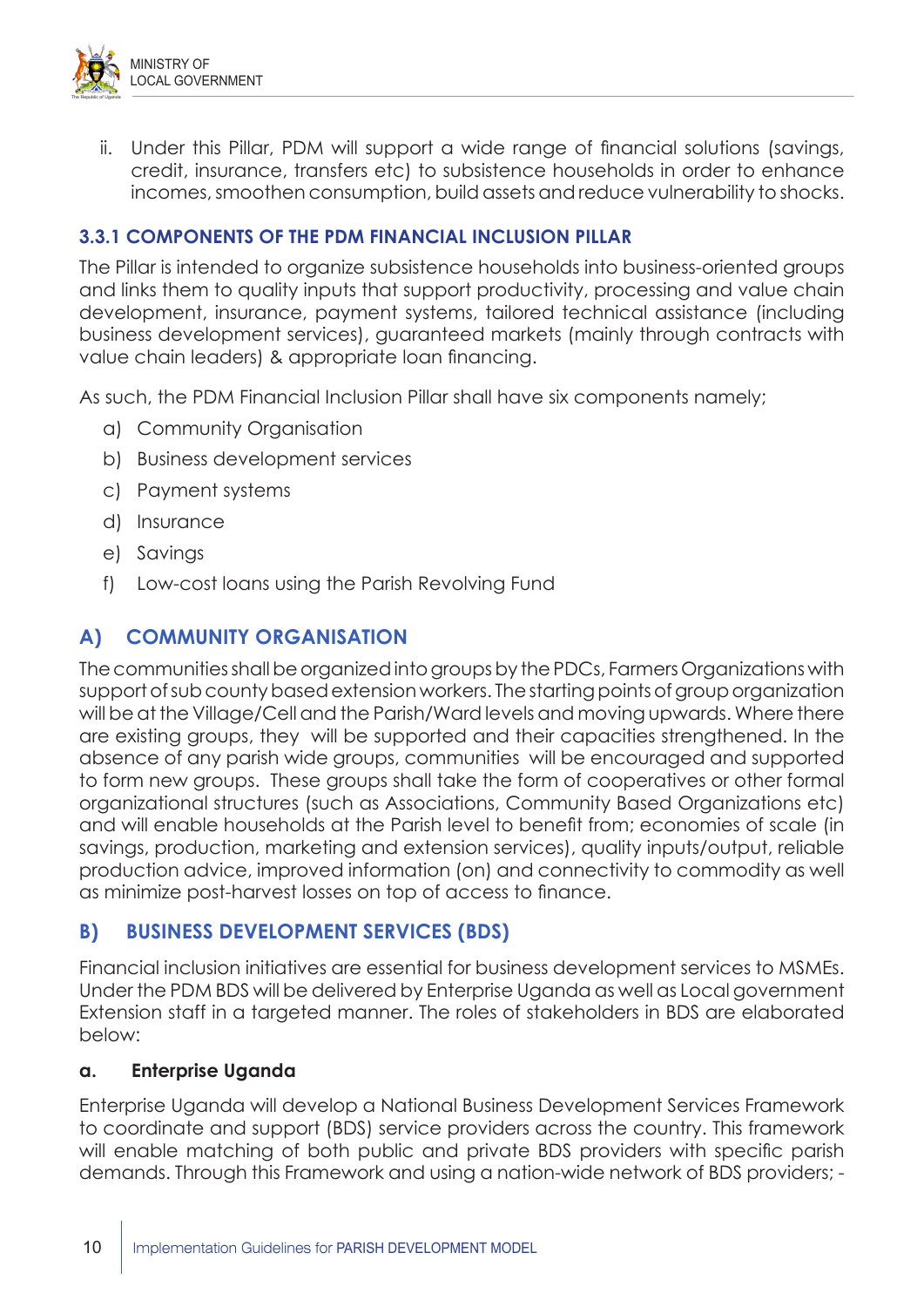

- i. Producer/processing/marketing groups and cooperatives shall be prepared and supported to improve their business models, financial, operational, management, legal, or technical obstacles that may hinder their performance and growth.
- ii. The capacity of industry Apex organisations to organise households that are operating in the subsistence economy and deliver results shall be strengthened.

#### **b. Local Government**

- i. Support Parish based enterprises through training to improve productivity, efficiency, profitability, business viability and supply chain participation.
- ii. Organise and mainstream subsistence households into strong producer/ processing/marketing groups, associations and cooperatives should help government to address majority of the risks involved in financing them by;
- iii. Educate parish based enterprises on the importance of collective/bulk buying of inputs from reliable sources preferably the off-takers
- iv. Educate parish-based enterprises on efficient use of storage facility to reduce post-harvest losses.
- v. Support the operation of a private extension system that is more responsive and focused on the selected crops/animals.
- C) Collection and management of data on participating households, service providers and enterprises.

#### **D) AGRICULTURE INSURANCE**

In partnership with the Agro-Consortium (a consortium of local agriculture insurers), Government shall promote the development and delivery of agricultural insurance products to scale-up the Uganda Agriculture Insurance Scheme (UAIS) in a sustainable manner and as one of the critical instruments to de-risk the agricultural sector in Uganda. The UAIS countrywide shall provide insurance premium (subsidies to farmers of 30%, 50% and 80%) depending on whether they are large scale, small-scale farmers, or in disaster prone areas, respectively.

The main objectives of the UAIS are highlighted as follows:

- a) To reduce on the food insecurity prevailing in Uganda
- b) To stabilize and eventually increase on the household incomes.
- c) Increase exporting earnings for the country
- d) The UAIS indirectly also ensures comprehensive participation of women farmers since they are increasingly becoming the breadwinners through their farming activities.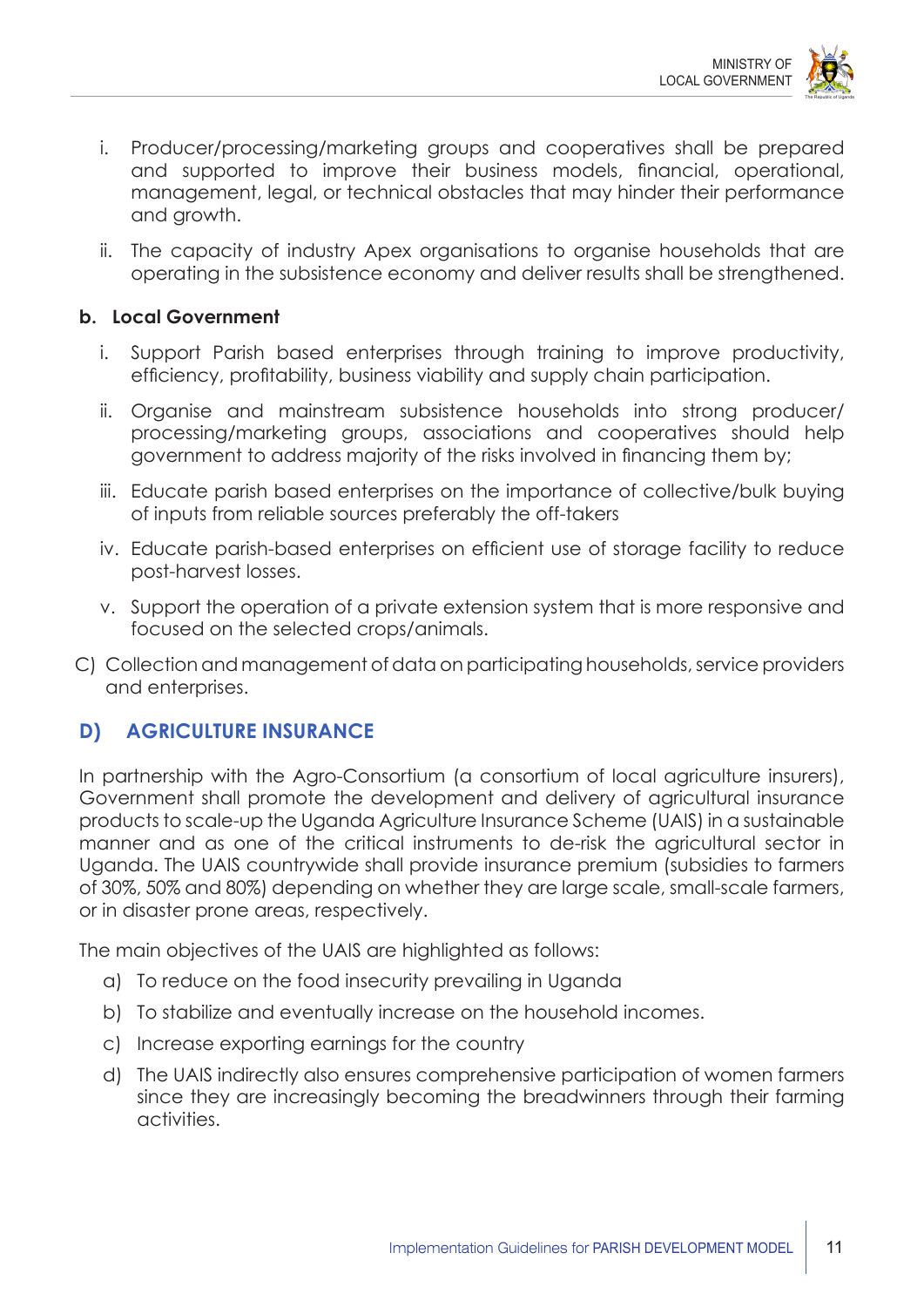

## **E) PAYMENTS SYSTEM**

All processes and transactions shall be computerized/digital using a dedicated PRF ICT platform. This shall make it easier to monitor performance of the Fund, even for remote supervision. As such, transfers shall be supported by digital financial technologies that are under formal regulation, in order to provide financial services in a secure, transparent and efficient manner, as well as to effectively monitor recovery. This is expected to increase accountability and reduce risk of loss of funds.

The Treasury in consultations with the Ministry of ICT & National Guidance shall prescribe/ approve the:

- i. Proposed PRF Financial Management System
- ii. Digital modalities of disbursement and management of funds under the PRF to ensure that there are sufficient controls within this framework

#### **F) PARISH REVOLVING FUND (PRF)**

The PRF will be implemented in line with the Uganda National Financial Inclusion Strategy 2017-2022, whose vision is to ensure that all Households have access to and use of affordable financial services to ensure their financial security.

#### **Institutional Arrangements and Management of Parish Revolving Fund Local Government Level**

- i. The Parish Revolving Fund is integrated within the existing structures of Government. The Chief Administrative Officers and Town Clerks are the accounting officers for the Parish Revolving Fund at the Districts and Municipality levels respectively. In the case of KCCA, the Executive Director is the Accounting Officer.
- ii. The funds will be appropriated directly to implementing Districts/ Cities/ Municipalities and KCCA, earmarked for individual parishes. The Districts, Cities, Municipalities and KCCA in turn sign Financing Agreements with each parishbased beneficiaries approved for funding. The Local Governments/KCCA and Sub- County/Division staff will provide the necessary technical guidance and support to the beneficiaries in the course of implementation
- iii. The loans shall be appraised by the Parish Development Committee, the Sub-County Planning Committee and disbursement approved by the CAO/ Town Clerks/ED KCCA .
- iv. PRF will be channelled directly from the Treasury to beneficiary accounts that will be opened in regulated Financial Institutions to ensure that households in the Parish are able to save, borrow and invest.
- v. The PRF shall lend to the qualifying projects at a concessional interest rate of [a five-year average inflation rate +1%] per annum and shall be charged on a reducing balance basis. This shall be determined a year in advance. In the FY 2021/22 the PRF interest rate shall be 6%. This caters for the cost of inflation in the course of implementation of the PRF. The maximum duration for recovery of funds is three (3) years.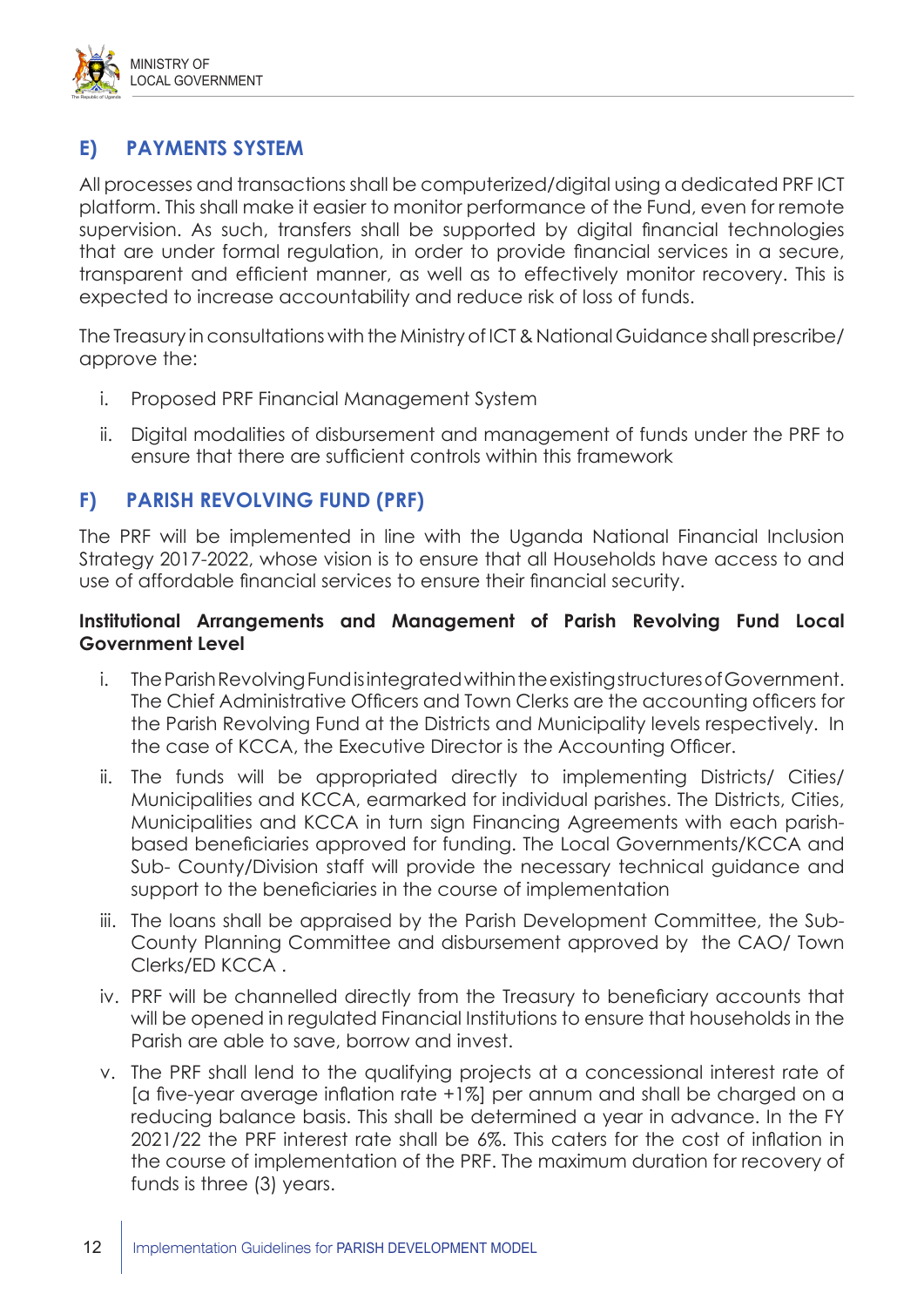

vi. All financial services provided under the PRF shall be based on a thoroughly vetted assessment of the borrowers by the PDC.

#### **Criteria for Access to PRF by Beneficiaries**

- i. A qualifying project is required to be:
	- a) Run and owned by participating village residents (through aCell Group in case of urban areas) or participating Parish residents through a Parish Group (in case of rural areas).
	- b) Engaged in the production/storage/value addition/buying and selling of any of the recommended production lines.
	- c) Clear about the business to be financed. This shall be demonstrated by a business plan
	- d) Having a known physical address/ location within the parish.
- ii. Project that requires land, there must be evidence that the community/groups have given the land for free of charge. The ownership and legal status of the land shall be established through a valid agreement on the use of the land.
- iii. There shall be evidence that the project has been selected through a participatory process and has undergone adequate viability and sustainability analysis guided by the Local Government Technical Planning Committees.
- iv.At least ninety-percent (90%) of the budget for the project should go into the core inputs of the project, as opposed to non-core inputs and administrative expenses.
- v. Members of each Parish Group co-guarantee one another for purposes of ensuring successful implementation of their approved project. The guarantees shall be by each individual in the group and shall be enforceable individually or severally.

## **3.4 PILLAR 4: SOCIAL SERVICES**

Primary health care, education, access to clean water, transport and communication that constitute basic social services are enablers in the attainment of better quality of life for households. This Pillar shall consolidate delivery of these services at the grassroots level. Under this Pillar, relevant MDAs shall identify and transfer resources to Local Governments in line with article 176(2)(e) of the 1995 constitution of Republic of Uganda to enable the local government establish the best social services envisage through the implementation of this constitutional provision. The resources transferred will be appropriately planned for by the local governments to: -

- a) Construct and equip health centre (HCII)
- b) Recruit critical staff as well as extension workers needed.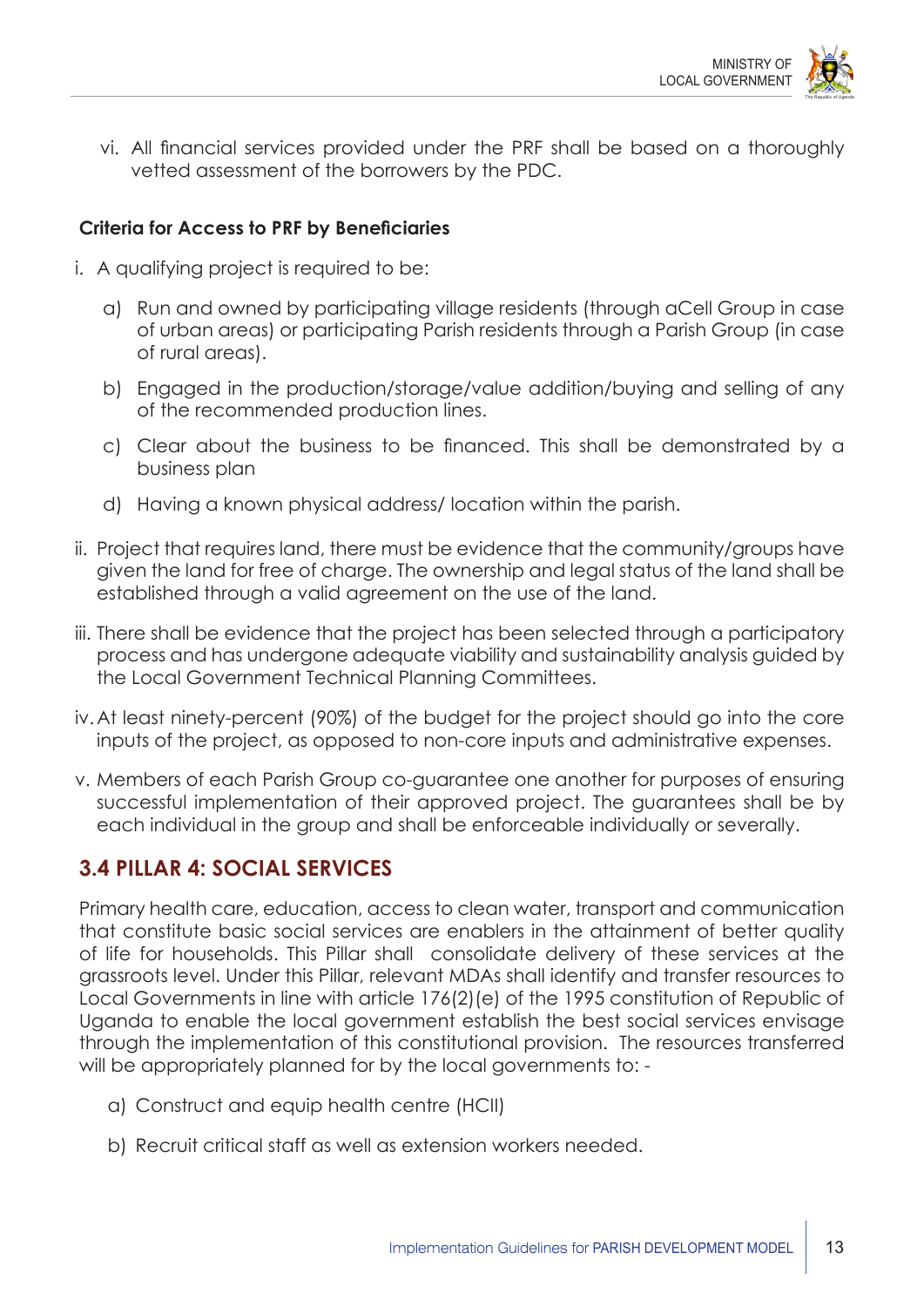

- c) Strengthen infrastructure /facilities management
- d) Provide and maintain safe and accessible water points
- e) Support functional Village Health Teams (VHT)
- f) Construct/upgrade community primary schools
- g) Provide logistics and equipment for institutions (schools, Hospitals, Health centres)

The PDC shall be critical in identifying and prioritising social services required at that level and share the priorities for approval and consolidation at the subcounty and district level.

The implementation of this pillar should result to better outcomes in the following areas; school enrolment, primary school drop outs, accessing safe water and motorable community roads, Household sanitation and hygiene housing facilities .

## **3.5 PILLAR 5: PARISH BASED MANAGEMENT INFORMATION SYSTEM (PBMIS)**

The Parish Based Management Information System (PBMIS) is an integrated system that seeks to support community profiling, data collection, analysis, tabulation, storage and dissemination at the Parish level. This will support planning and decision making at the grassroots and also national level. MoLG is the overall lead agency for the PBMIS and is responsible for reporting on PDM.

The Parish Chiefs will be the primary data collectors under PBMIS, and will coordinate the community groups, and NGOS/CSOs to provide operational data relevant to PDM. The sub-county and the District Planning Units will provide back-up technical support at the Local Government level.

The data needs under the work plans and budgets of the various MDAs and LGs as defined under the different programme Implementation Action Plans (PIAPs) shall reflect a focus on the Parish in order to track results under the PDM.

#### **Objectives of the PBMIS**

The objectives of the Parish Based Management Information System (PBMIS) are to;

- i. Provide a repository for operational, administrative and socio-economic data to guide in generation of work plans, budgets, and performance reports at Parish level
- ii. Provide a platform for tracking the implementation of NDP III strategic interventions at the Parish level
- iii. Provide an electronic web-based management information system platform for the results-based monitoring and evaluation of the local economic development initiatives at the Parish level.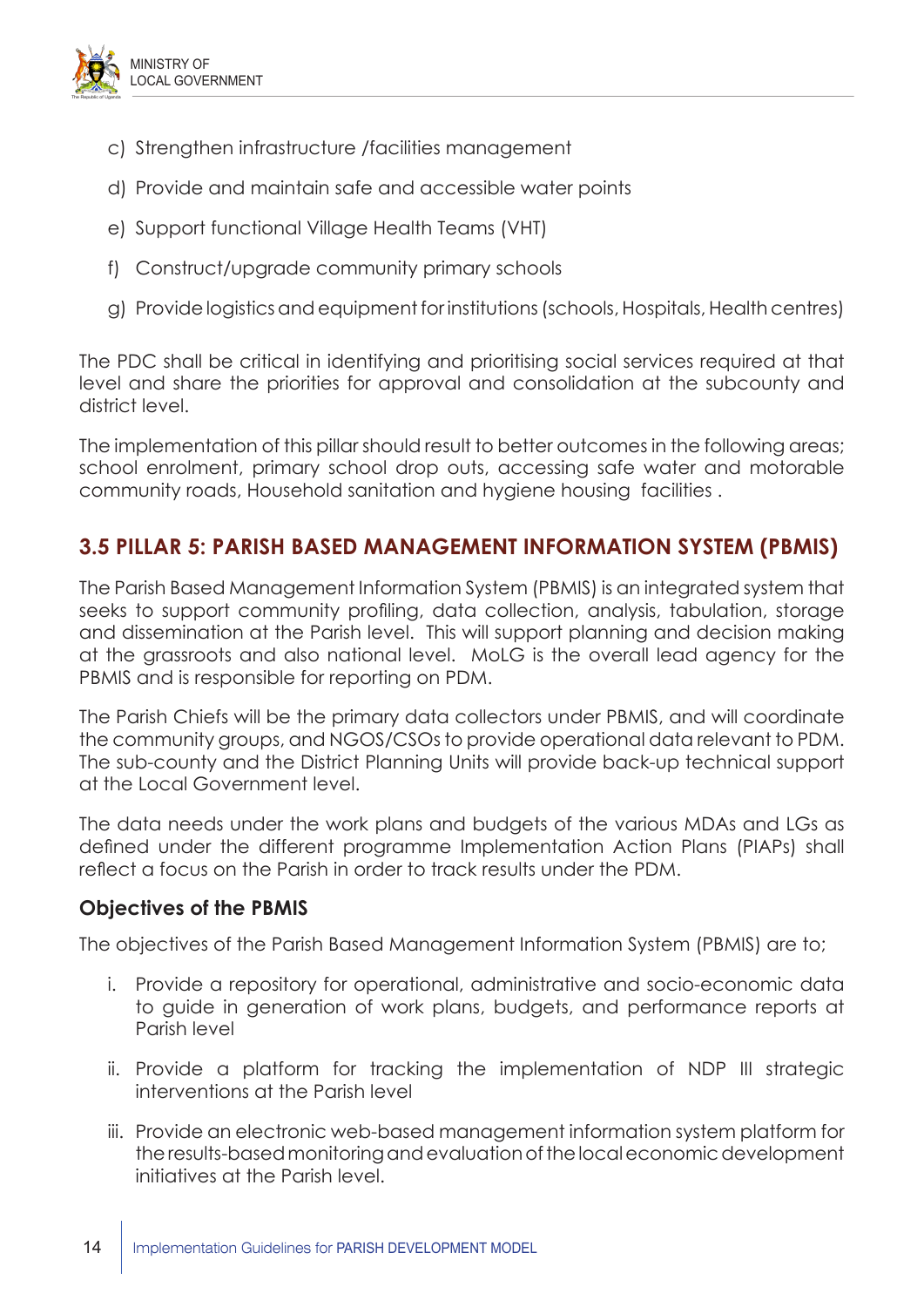

This pillar defines the Roles of the different stakeholders

## **Ministry of Local Government (MoLG)**

- i. Set up and coordinate the PBMIS;
- ii. Coordination effective implementation of the PBMIS;
- iii. Rollout the Parish Based Management Information System across all Local Governments in the country by end of FY2021/22;
- iv. Provide technical support to the parishes to ensure effective data collection.

#### **Uganda Bureau of Statistics (UBOS)**

Define data standards, provide technical guidance, and ensure supervision of generation of quality data to inform decision making for the PDM.

#### **Ministry of Information and Communication Technology and National Guidance (MoICT & NG)**

Providing technical support, including system development

#### **LG Local Governments (Districts, Cities, Municipalities) (HLGs)**

- i. Set up and Coordinate the Parish Based Management Information System at the LGs
- ii. Ensuring functionality of the PBMIS
- iii. Provide backup technical support to the sub-counties and parishes/wards

#### **Lower Local Governments (Sub-Counties, Divisions and Town Councils) (LLGs)**

- i. Supervise and consolidate the collection and management of Parish based data
- ii. Provide backup technical support to the parishes

#### **The Parish**

- i. Responsible for data collection on PDM activities at Community level
- ii. Provide backup technical support to the village

#### **Non-State Actors**

- i. Support the establishment of the Parish Based Management Information System (PBMIS)
- ii. Support data collection at the parish level.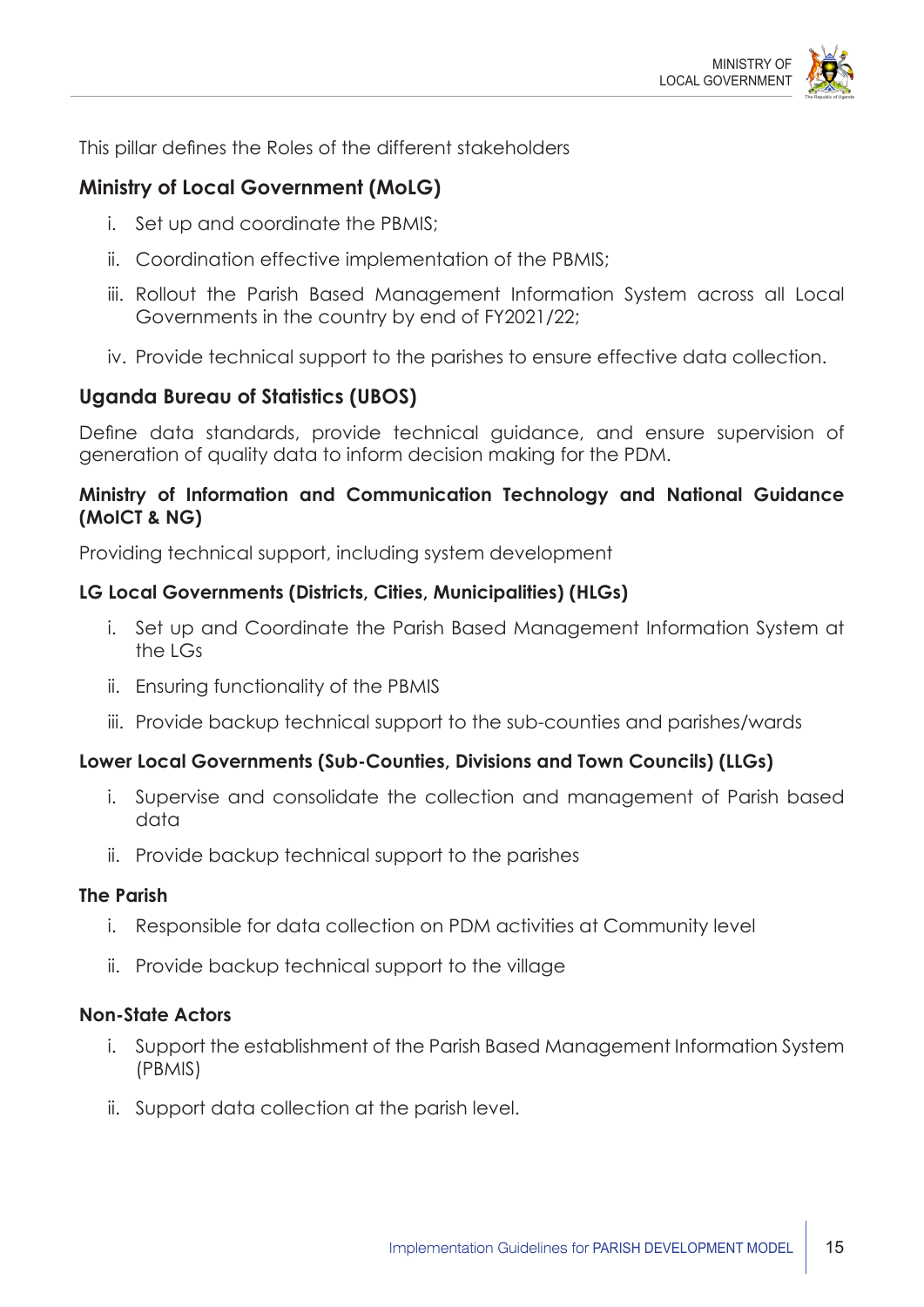

## **3.6 PILLAR 6: GOVERNANCE AND ADMINISTRATION**

This Pillar is responsible for implementation aspects of the PDM, by providing for coordination and implementing structures as well as functions at National and Sub National level. The national level structures will focus at policy formulation and reporting, while subnational level structures provide for operations at frontline.

At the National level, a high-level Policy Committee; an inter-institutional PDM Technical Committee with associated working groups; and a PDM Secretariat; will be established for the effective implementation of the PDM.

The role of each is explained below.

#### **3.6.1 The PDM Policy Committee**

- i) The membership of the PDM Policy Committee is as follows:
	- a) Minister of Local Government Chairperson
	- b) Minister of Finance, Planning & Economic Development– Co-Chair
	- c) Office Of the Prime Minster
	- d) Minister of Agriculture, Animal Industry and Fisheries- Member
	- e) Minister of Trade, Industry and Cooperatives- Member
	- f) Minister of Works & Transport-Member
	- g) Minister of Gender, Labour and Social Development Member
	- h) Minister of Education and Sports- Member
	- i) Minister of Health- Member
	- j) Minister of ICT & National Guidance- Member
	- k) Minister of Kampala and Metropolitan Affairs- Member
	- l) Chairperson National Planning Authority- Member
	- m)Chief Coordinator, Operation Wealth Creation (OP/OWC)- Member
	- n) Private sector representatives (Co-Opted)
	- o) Civil Society Representatives (Co-Opted)
	- p) Any other MDA or institution appointed by the Committee Chair.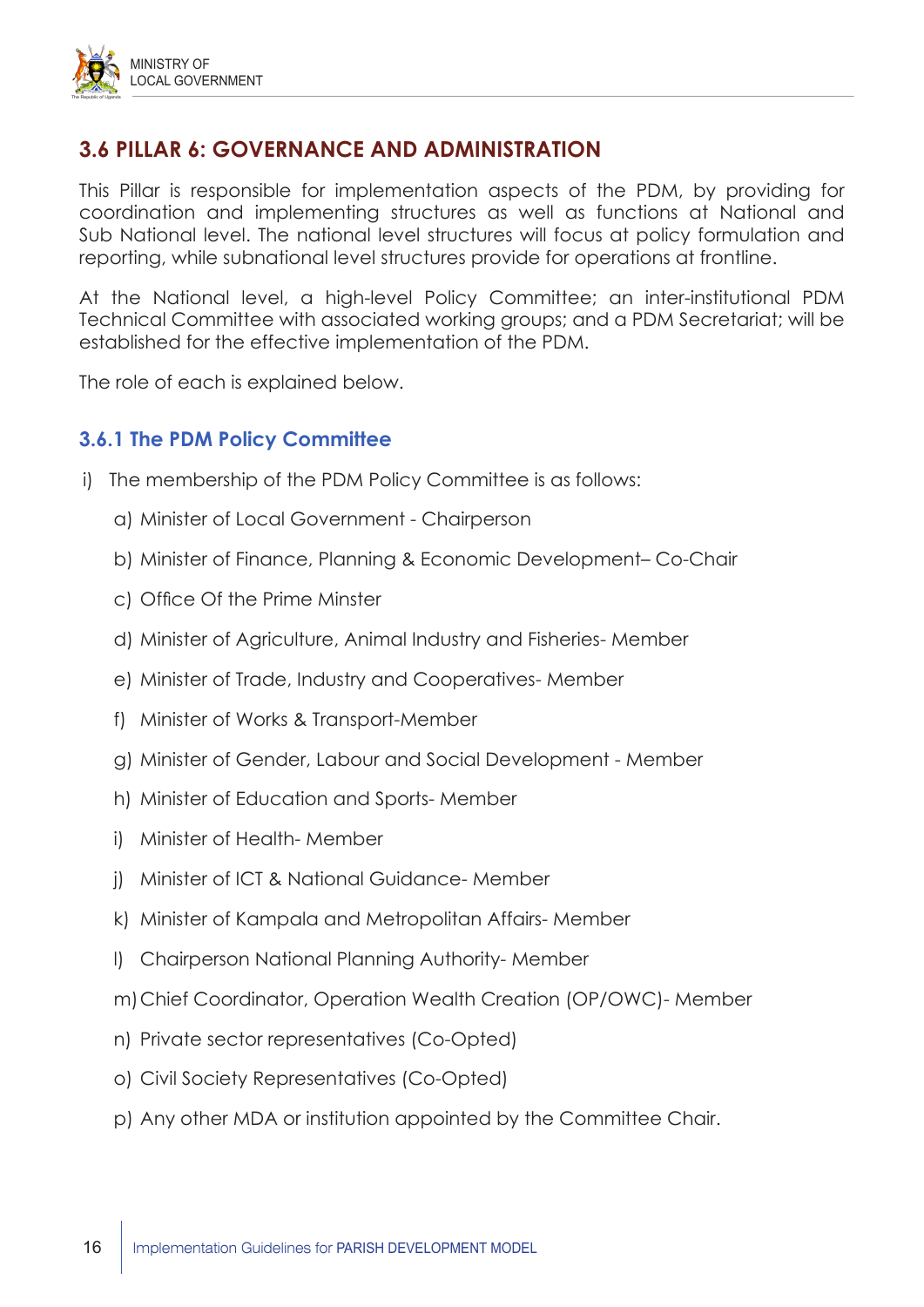

- The Republic of Uganda
- ii) The PDM Policy Committee shall be convened twice every financial year, or at any other time when considered necessary and it shall have the ultimate responsibility for the implementation of the PDM. The Policy Committee shall also, through the Minister of Local Government, convene the annual PDM Review and report on progress to Cabinet.

### **3.6.2 Role of the PDM Policy Committee**

The overall role of the PDM Policy Committee is to provide the strategic vision and support for the effective implementation of the PDM. In particular, the PDM Policy Committee shall: -

- a) Receive and review plans, budgets and reports from the PDM Technical Committee and make recommendations to Cabinet.
- b) Periodically report to the Cabinet on implementation progress and challenges.
- c) Continually offer policy guidance and support on the effective implementation of the PDM.
- d) Present to Cabinet the different funding options and modalities for any identified gaps.

#### **3.6.3 Inter-Ministerial Technical Committee on PDM**

- i. The Inter-Ministerial Technical Committee on the PDM (PDM Technical Committee) is the technical advisory committee that will enhance coordination and bring together the various stakeholders involved in the implementation of the PDM and promoting its agenda in the country.
- ii. The PDM Technical Committee will be chaired by the Permanent Secretary, Ministry of Local Government or his/her representative.
- iii. Membership of the PDM Technical Committee shall be composed of Permanent Secretaries and Executive Directors or their senior representatives) from:
	- a) Ministry of Local Government (Chair)
	- b) Ministry of Finance, Planning & Economic Development
	- c) Ministry of Agriculture, Animal Industry and Fisheries
	- d) Ministry of Trade, Industry and Cooperatives
	- e) Ministry of Gender, Labour and Social Development
	- f) Ministry of Education and Sports
	- g) Ministry of Health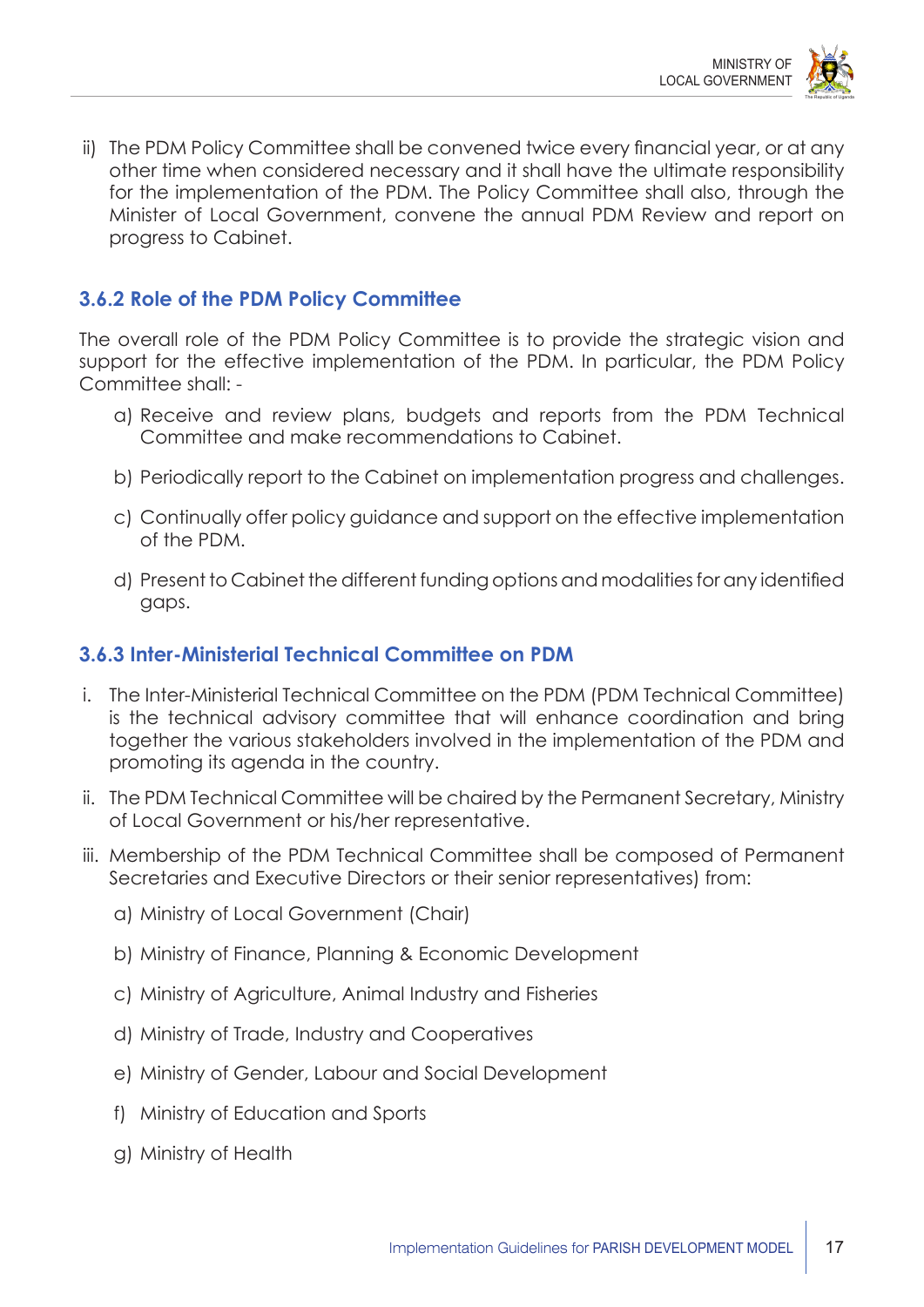

- h) Ministry of Lands, Housing & Urban Development
- i) Ministry of ICT & National Guidance
- j) Ministry of Kampala and Metropolitan Affairs
- k) National Planning Authority
- l) Uganda Bureau of Statistics
- m)Economic Policy Research Centre
- n) Office of the President/Operation Wealth Creation (OP/OWC)
- o) Private sector representatives (Co-Opted)
- iv. The PDM Technical Committee will meet on a quarterly basis or at any other time when considered necessary.

#### **Role of the PDM Technical Committee**

- i) The PDM Technical Committee shall oversee implementation of the PDM. In particular, the PDM Technical Committee shall: -.
	- a) Develop a communication strategy for the PDM, which shall be implemented by the Secretariat. This includes an annual report regarding the status of the PDM implementation, utilising the monitoring and evaluation framework described in the next section.
	- b) Oversee the work of the PDM Working Groups
	- c) Prepare reports and make recommendations to the PDM Policy Committee. These will include plans, budgets and results for effective implementation of the PDM.
	- d) Develop detailed Action Plans to operationalise the PDM
	- e) Review implementation of PDM activities
	- f) Offer technical guidance to support effective implementation of the PDM
	- g) Receive and review reports from PDM secretariat
	- h) Inform decisions on matters that requires urgent attention / solutions
	- i) Regularly engage the various stakeholders on the PDM
	- j) Ensure the mainstreaming of PDM in existing M&E frameworks to facilitate tracking of implementation progress.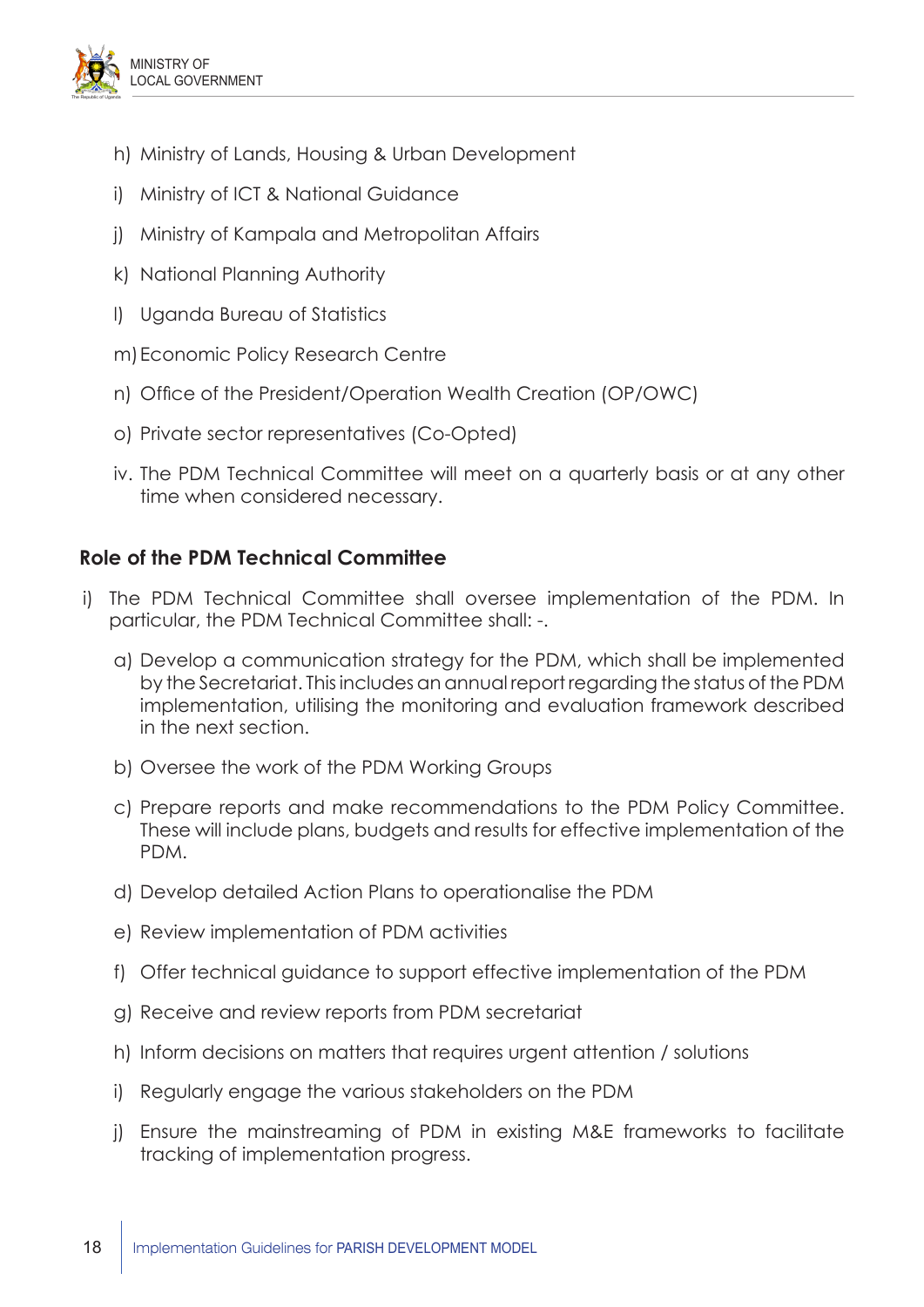

### **3.6.4 PDM Secretariat**

Global best practice in the implementation of national strategies has indicated that a sufficiently resourced Secretariat is needed. The PDM Secretariat will be hosted within the Ministry of Local Government.

#### **Roles of the PDM Secretariat**

The PDM Secretariat will provide Secretariat support to the PDM Technical Committee and facilitate any PDM forums. In particular, the Secretariat shall: -

- i. Ensure that guidelines and other instruments for operationalizing decentralized services under the PDM are issued before the commencement of the Financial Year
- ii. Coordinate the development of detailed Action Plans to operationalise the PDM.
- iii. Receive and review reports on PDM implementation from the LGs, MDAs and compile a summary for submission to the PDM Technical Committee as per the guidelines.
- iv. Guide and follow up with LGs on the implementation of the different aspects of the PDM.
- v. Ensure that monitoring, evaluation and learning on the PDM are undertaken in order to facilitate tracking of implementation progress.
- vi. Coordinate the effective implementation of the Parish Based Management Information System.
- vii. Coordinate periodic progress reports on PDM implementation.
- viii. Undertake any other task assigned by the PDM Technical Committee from time to time.

#### **3.6.5 PDM Working Groups**

i) There will be six working groups as follows:

| #              | <b>PDM Working Group</b>                                                         | <b>Working Group Members</b>                                                                                                              |  |  |
|----------------|----------------------------------------------------------------------------------|-------------------------------------------------------------------------------------------------------------------------------------------|--|--|
|                | Production, Storage, Processing and<br>Marketing                                 | MAAIF, NAADs, MoTIC, MoLHUD, NPA, OPM, MoLG, OWC                                                                                          |  |  |
| $\mathcal{P}$  | Infrastructure and Economic Services                                             | MOWT, MOWE, UNRA, URF, MOICT&NG, UCC, OPM, NITA-U,<br>MoLG, OPM, NPA, REA, MOEMD, OPM                                                     |  |  |
| 3              | Financial Inclusion                                                              | MoFPED, MoTIC, Enterprise Uganda, Private sector<br>representatives (Co-Opted), MoLG, OWC, BoU, NSSF,<br>CMA, IRA, UBRA, FSDU, MAAIF& OPM |  |  |
| $\overline{4}$ | Social Services                                                                  | MoH, MoE&S, MoWE, MoPS, MoLG, OWC, OPM& MoGLSD                                                                                            |  |  |
| 5              | Mindset change and cross cutting issues<br>(Gender, environment, Disability etc) | MoGLSD, MoPS, MoLG, OPM, OWC, MoICT&NG, OPM                                                                                               |  |  |
| 6              | Parish Based Management Information<br><b>System and Community Data</b>          | MoLG, UBOS, MoICT & NG, OPM, NPA, REA, NITA, UCC,<br>NIRA, MAAIF, OWC, MOEMD & MOFPED                                                     |  |  |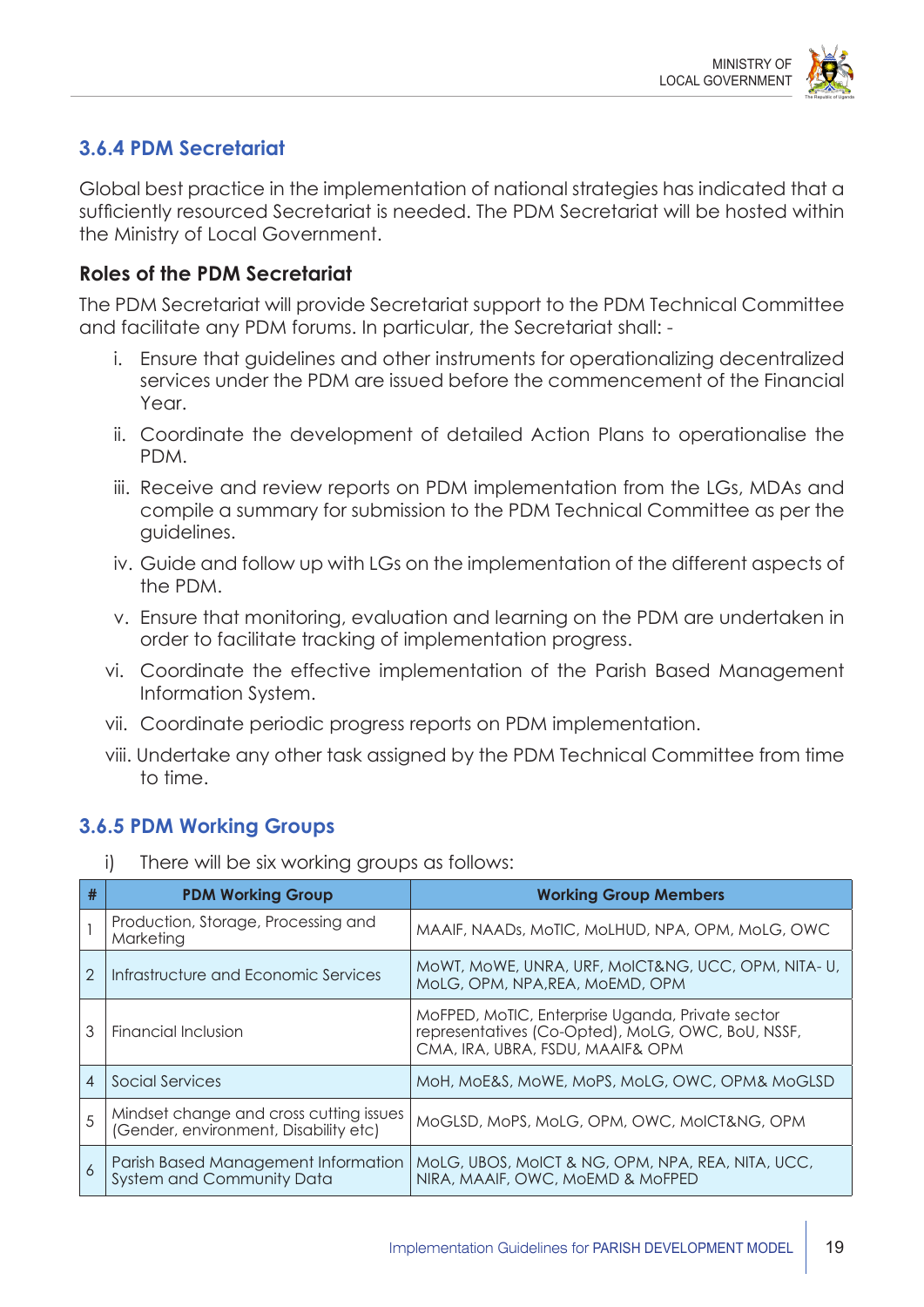The Republic of Uganda

- ii) Non-State Actors will be co-opted in the working groups.
- iii) The working groups will serve as an avenue for consultation and review.
- iv) The working groups will report quarterly to the PDM Technical Committee
- v) The PDM Working Groups will review and propose amendments to Operational Guidelines for respective Pillars.

#### **3.6.6 Ministry of Local Government shall;**

- i. Establish and equip the PDM secretariat under the technical department in charge of Policy and Planning.
- ii. Strengthen capacity of LGs on PDM conceptualization, policy, planning, budgeting and implementation.
- iii. Set up and coordinate the National Parish Based Management Information System.
- iv. Ensure compliance of PDM implementation and reporting in accordance with set standards at all level in LGs.
- v. Ensure PDM guidelines are developed and disseminated.
- vi. Ensure rationalisation of service delivery work plans of LGs, NGOs and Development Partners at the Parish level.
- vii. Mainstream the PDM within the economic development strategies of urban centres, particularly the strategies for Greater Kampala Metropolitan Area and for secondary cities.
- viii. Ensure operationalisation of Parish Development Committees
- ix. Mobilize and coordinate MDAs, the private sector and non-state actors for PDM implementation
- x. Convene meetings of the PDM Technical Committee
- xi. Prepare reports to the Cabinet Sub-Committee on the PDM

#### **3.6.7 Ministries, Departments and Agencies of Government (MDAs)**

The role of other MDAs in the PDM implementation will remain that of providing policy guidance, supervision, capacity building, and monitoring for results of their respective mandates at LGs/Parishes. In particular, other MDAs will: -

i. Align the NDPIII Programme Implement Action Plans, work plans, budgets and implementation to the PDM priority needs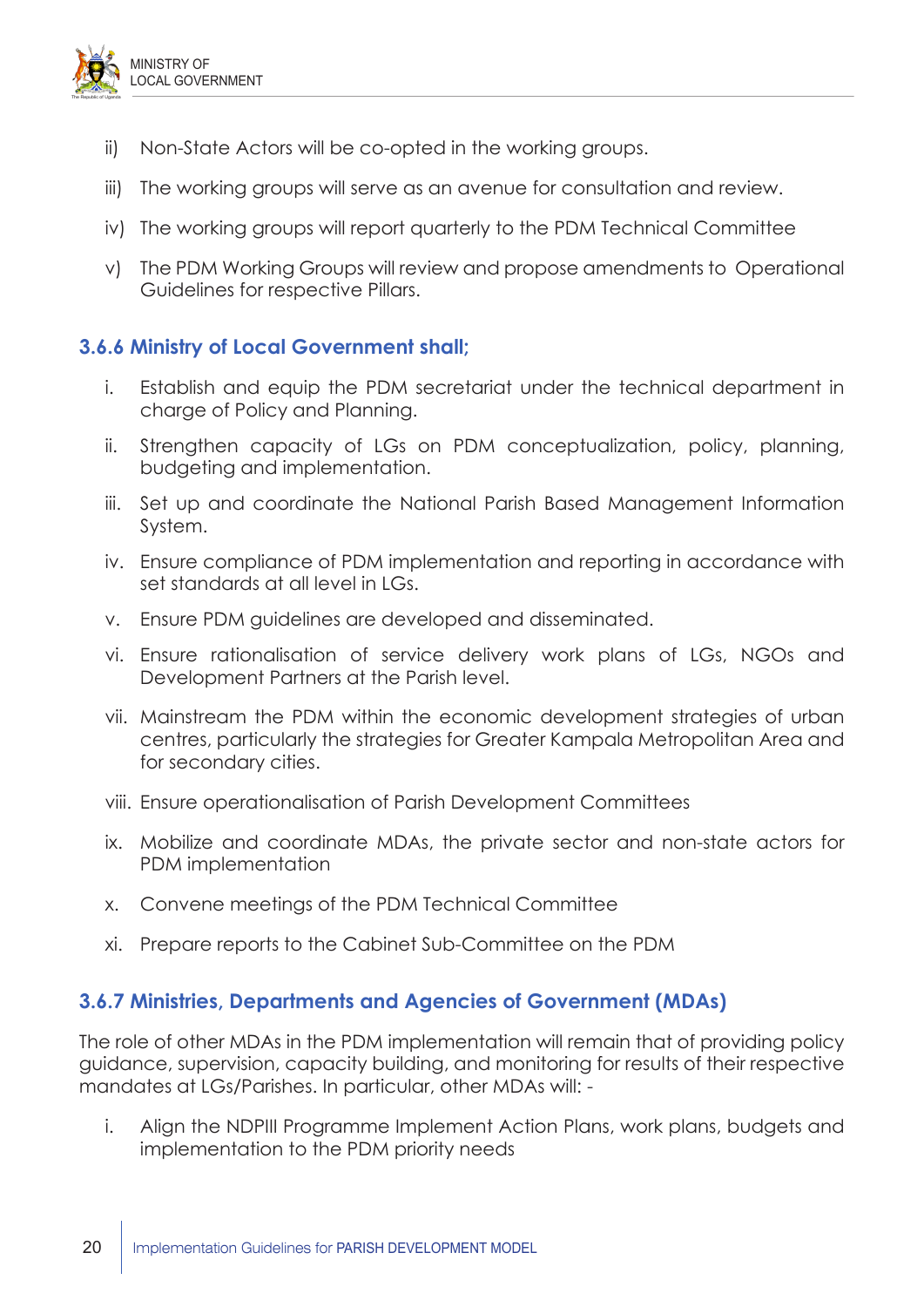

- ii. Establish implementation structures to coordinate the PDM activities
- iii. Mainstream PDM M&E requirements within the existing M&E frameworks
- iv. Facilitate engagement with the private sector and Non-State Actors on the PDM
- v. Provide technical backup to LGs in the implementation of the PDM
- vi. Prepare and submit periodic progress reports to PDM Secretariat.

#### **3.6.8 Local Governments (District, Cities, Municipalities)**

At the HLG level, the PDM will be implemented through the existing structures of District/ City and Municipal Council. The CAO/ Town Clerk/City Director will be the Accounting Officer and Nominate a suitable officer within the TPC as the PDM Focal Person (FPP) and, through the CAO/ Town Clerk, City Director will report to the District Executive Committee on the issues of the PDM. The LGs shall:

- i. Establish and equip the PDM secretariat function within the Technical Planning Committee (TPC)
- ii. iii. Prepare and approve consolidated work plans / budgets for the PDM implementation
- iv. Set up and coordinate the Parish Based Management Information System at the  $LG$
- v. Receive, manage and account for finances as well as other resources under the PDM
- vi. Ensure compliance of PDM implementation, M&E and reporting in accordance with set standards at all level in LGs.
- vii. Receive and compile reports on PDM implementation from lower Local Governments for submission to MoLG and relevant MDAs
- viii. Create awareness and mobilization for the Implementation of the PDM
- ix. Coordinate Public Private Community Partnership (PPCP) engagements at the lower local governments.
- x. Provide overall coordination and supervision of PDM at all LG levels.

#### **3.6.8 Lower Local Governments (Sub-Counties, Divisions and Town Councils)**

Currently, the sub-county/ Division/ Town Council is the lowest local government accounting structure, and has approved staffing and accountability structures for planning, budgeting and delivery of government services. Under the sub-county/ Division/ Town Council, there are primarily two types of administrative units; the Parish and the village/cell. The PDM will not alter this framework but will adopt the Parish as the lowest unit for planning, budgeting and delivery of interventions for socioeconomic transformation.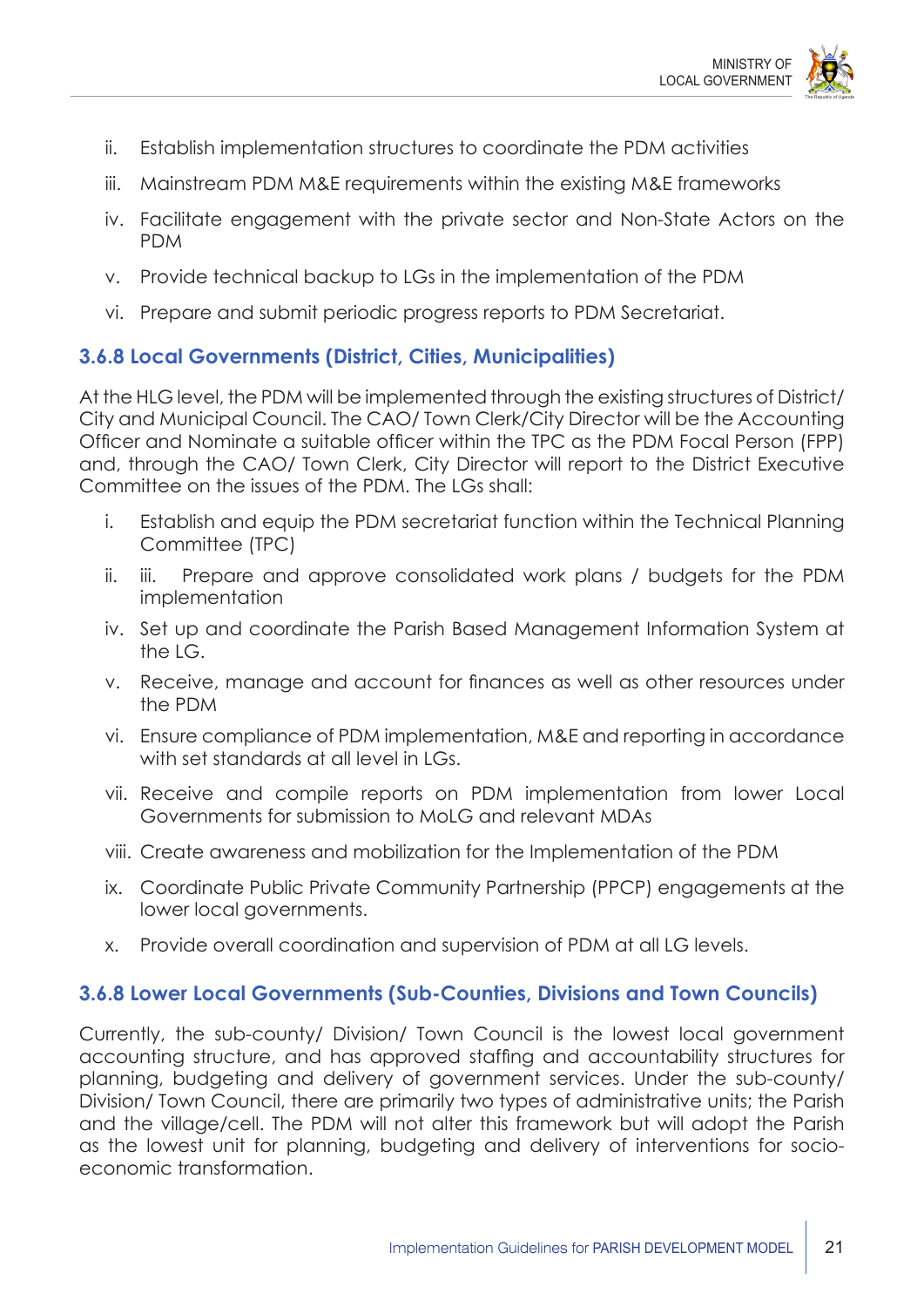

The Sub County Chief/Town Clerk will be the Accounting Officer and the CDO the focal point person. The Sub- County shall:

- a) Strengthen capacity of Parishes/Wards on PDM conceptualization, planning, budgeting and implementation.
- b) Receive and consolidate Parish level work plans / budgets for the PDM implementation
- c) Receive, manage and account for PDM related finances as well as other resources under their control
- d) Supervise and consolidate the collection and management of Parish based data
- e) Ensure the implementation, monitoring and evaluation of the PDM activities at the sub county/division/town council and Parish level
- f) Receive and compile reports from Parish for submission to the District, City and **Municipalities**
- g) Ensure formation of the PDC/WDC within the Parishes/wards under their control
- h) Create awareness and advocate for the Implementation of the PDM
- i) Provide technical support services at the Parishes/Wards
- j) Provide overall coordination and supervision of the PDM at the community
- k) Undertake any other PDM related task assigned by the TPC from time to time.

#### **3.6.9 The Parish**

The adoption of the PDM will extend, to the Parish level, the whole-of-government approach to development and governance (programme-based planning, budgeting and delivery). Parish action plans, budgets and reports will be prepared, coordinated and managed by the Parish Chief/Town Agent and Parish Development Committee (PDC) which will be the technical arm of the Parish Council.

#### **A. The Parish Chief**

In accordance with Section 69 of the Local Government Act (1997), the Parish Chief will be responsible for ensuring implementation of district and government policies and programmes in his or her area of jurisdiction. The Parish Chief will assist the Parish council in planning, budgeting and budget implementation; supervise or monitor the implementation of socioeconomic development projects; and to implement lawful councils' policies and decisions of the council. He/she is subject to the direction of the relevant sub-county council and of the chief administrative officer.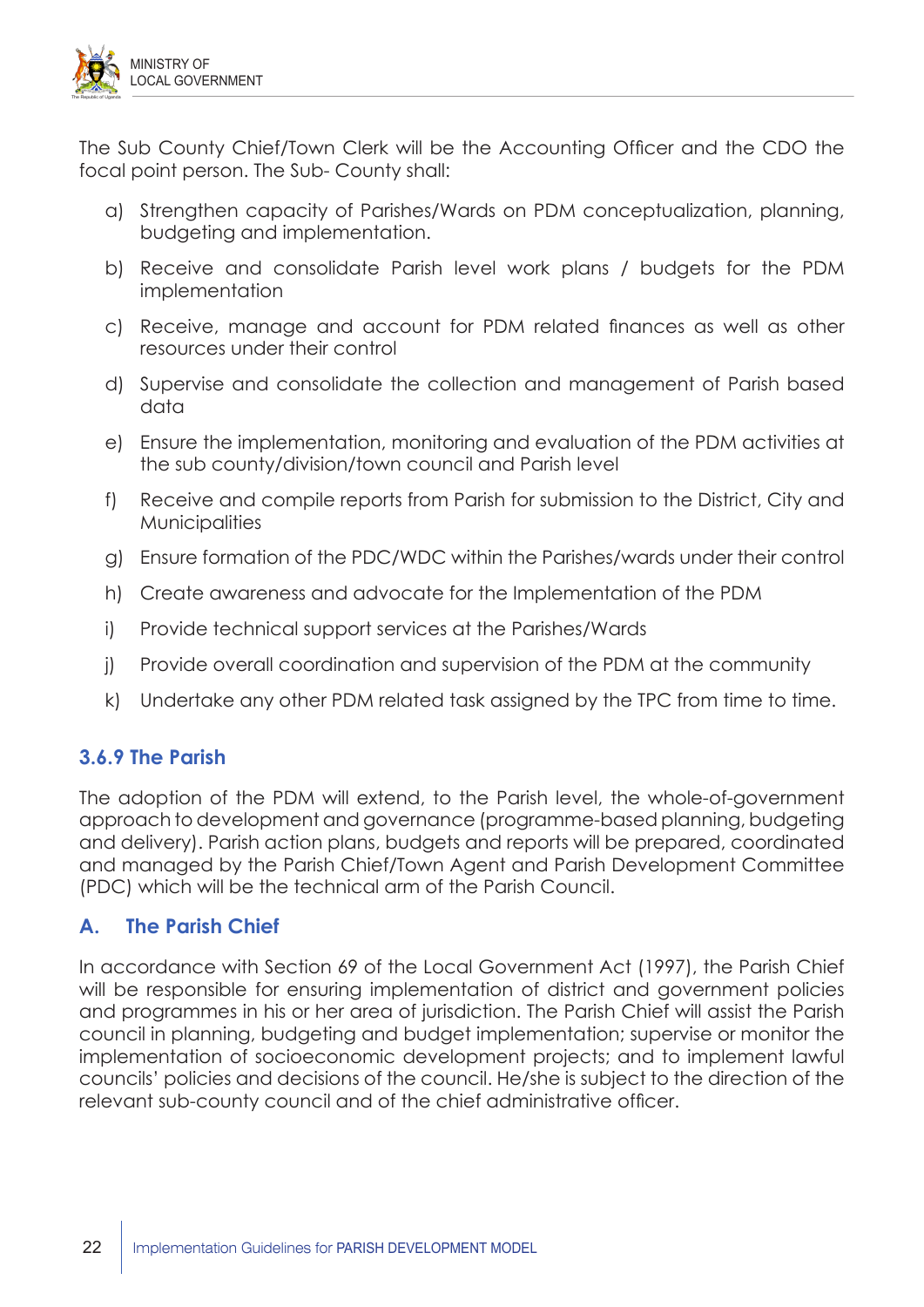

#### **B. Parish Development Committees / Ward Development Committees**

- i. Mobilize, Sensitize and create awareness on PDM programmes to the community
- ii. Participate in identification of the needs and priorities of the village using participatory approach
- iii. Ensure preparation of Parish Action plans and budgets
- iv. Participate in selection of groups and individuals to benefit from PDM activities
- v. Coordinate and support implementation of PDM activities
- vi. Responsible for data collection on PDM activities
- vii. Oversee the implementation, monitoring and evaluation of the projects at village level
- viii. Responsible for the overall accountability of resources provided to the PDC for operations
- ix. Mobilize community for PPCP arrangement
- x. Prepare and submit progress report on implementation of the PDM activities

#### **Composition of PDC**

Communities shall elect members of the Parish Development Committee based on sound mind, characters, personality and integrity.

#### **Table 1: The PDC Membership**

| S/N            | <b>Members</b>                                                                                                                                                                                                         | <b>Total</b>   | <b>Remarks/Position</b>                        |
|----------------|------------------------------------------------------------------------------------------------------------------------------------------------------------------------------------------------------------------------|----------------|------------------------------------------------|
|                | <b>LCII Chairperson</b>                                                                                                                                                                                                |                | Chairperson                                    |
| $\overline{2}$ | <b>Parish Chief</b>                                                                                                                                                                                                    |                | Secretary                                      |
| 3              | Members of the parish executives holding<br>the following portfolios; Sec. Production, Sec.<br>Information, Sec. Prodn & Env, Representatives of<br>the special interest group in the executive (Youth,<br>PWD, Women) | 6              | Members;<br>depending on<br>number of villages |
| $\overline{4}$ | CSOs, NGOs, CBOs                                                                                                                                                                                                       |                | Member                                         |
| 5              | Opinion Leaders (Male and Female) such as<br>retired civil servants                                                                                                                                                    | $\overline{2}$ | Members                                        |
| 6              | <b>Business/Private Sector Representatives</b>                                                                                                                                                                         |                | Member                                         |
| 7              | Chairpersons LC1 Per Parish                                                                                                                                                                                            | (TBD)          | Member                                         |
|                | <b>TOTAL</b>                                                                                                                                                                                                           | 12             |                                                |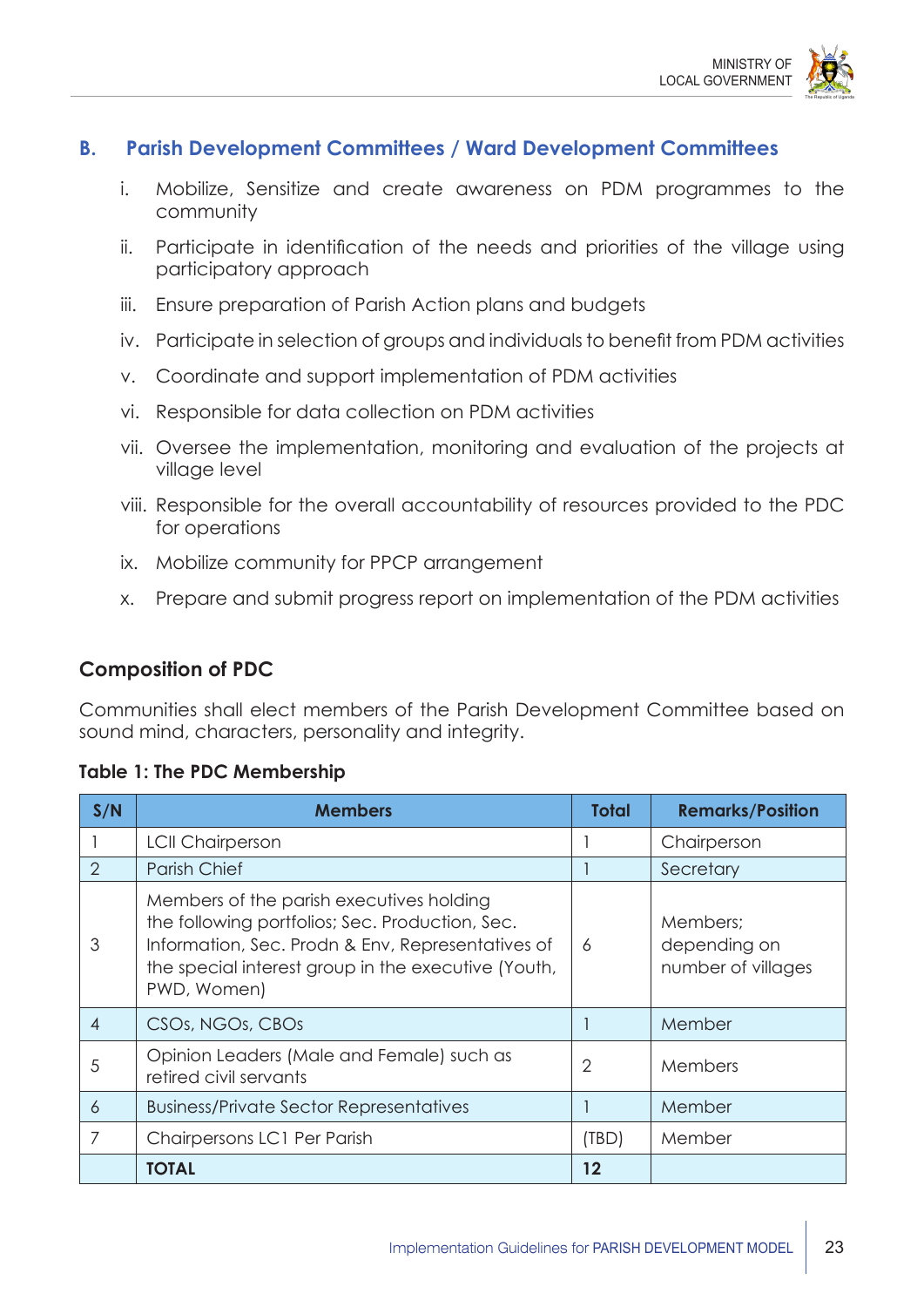

### **3.6.10 The Role of The Non-State Actors**

- i. The PDM seeks to use public sector resources to attract, leverage and crowd-in investments by the non-state actors, in support of the country's development agenda.
- ii. The conceptual framework of the PDM envisions the participation of the nonstate actors in the delivery of services at Parish level that promote /improve; i) Local economic development for income generation; ii) Sustainable food production and nutrition; iii) Better health and education; and iv) Sustainable environment and natural resources management.
- iii. Non-Government Organisations involved in service delivery will be required to submit annual work plans and budgets to their host sub-counties showing their Parish level interventions.
- iv. Private Sector working within the district will be required to mainstream their interventions with districts and sub-county. The Parish Chief will specifically be required to report on the number of out-growers and suppliers associated with such arrangements.

#### **Roles and responsibilities of non-state actors**

- a. Resource provider in terms of providing finance, expertise and other strategic resources
- b. Beneficiary of government efforts to create an enabling environment, capacity development, information provision and knowledge sharing, of financial support and of contracts for implementing NDPIII projects;
- c. Reformer in adapting business models through corporate social responsibility to increase positive development impact;
- d. Developer in implementing social, inclusive initiatives and business models; and
- e. Participant in policy dialogue and multi-stakeholder initiatives on development related issues.

#### **Local Economic Development for Income Generation.**

- a. Support the mobilisation and formation of cooperatives as well as farmer groups.
- b. Training and building capacity of cooperatives and farmer groups.
- c. Delivery of services such construction of community access roads, housing, supplies, etc.
- d. Provision of capital and loanable funds
- e. Provision of technical services such as extension, etc.
- f. Provide offtake opportunities for the citizens
- g. Provide employment to the citizens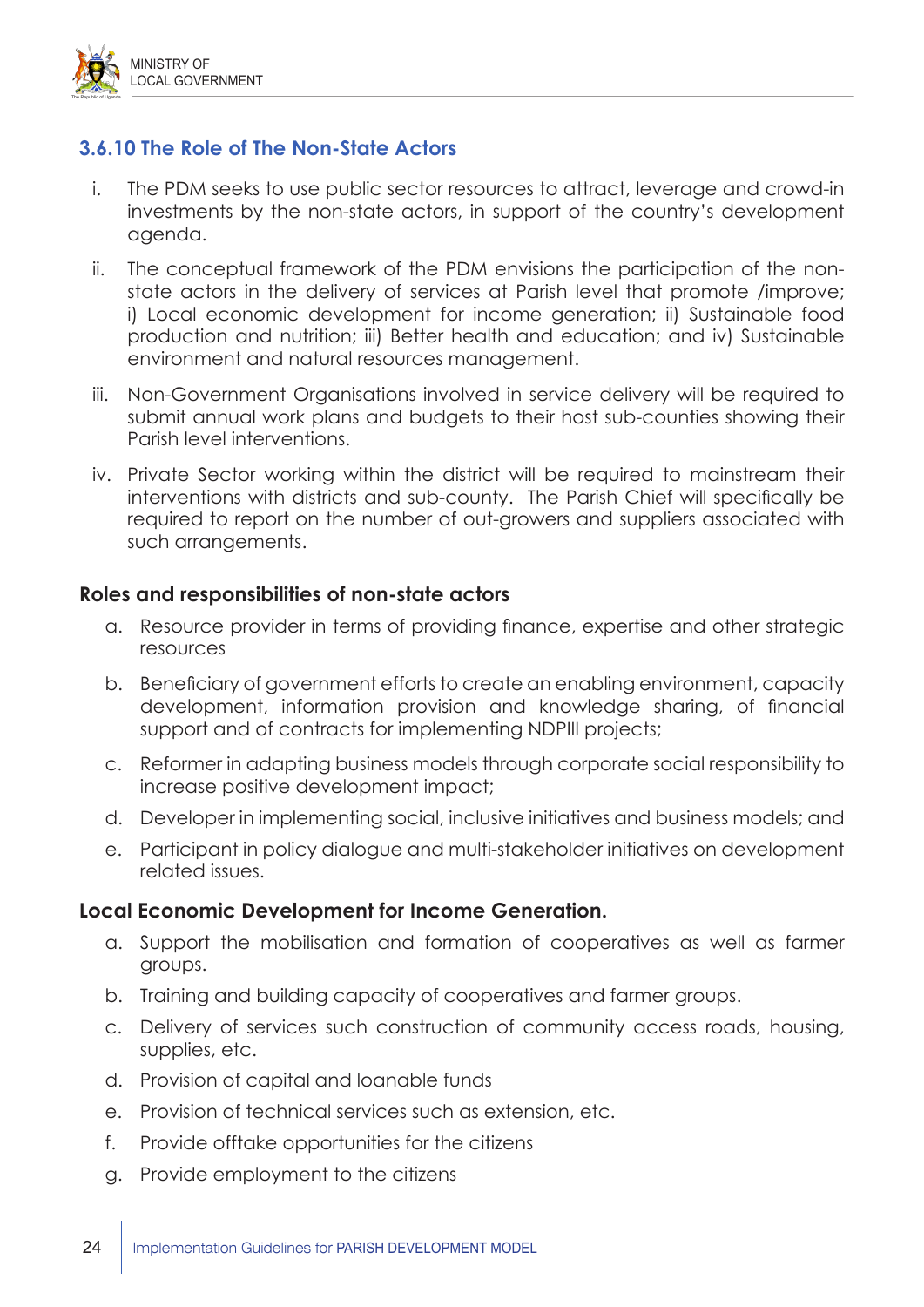

h. Support the establishment of the Parish based Management Information System

## **Sustainable food production and nutrition.**

- a) Food production for food security (area-based commodity value chains)
- b) Setting post-harvest handling infrastructure
- c) Construction and management of market structures
- d) Establishing water for production facilities (valley dams)

## **Better health and education**

- a) Establishing water for domestic use (boreholes)
- b. Establishing water for sanitation facilities (toilets etc)
- c. Establish pre-primary and primary schools
- d. Conducting community sensitisation on health and hygiene

## **Sustainable Environment and Natural Resources Management**

- a. Increase investment in value addition to environment and natural resources products and services e.g., production of environmentally friendly cooking stoves
- b. Increase awareness on sustainable use and management of environment and natural resources
- c. Promote local community-based eco-tourism
- d. Mobilization of farmers and farmer groups to employ sustainable farming practices.

## **3.7 PILLAR 7: MIND SET CHANGE, COMMUNITY MOBILIZATION AND CROSS CUTTING ISSUES**

The right mindset is a prerequisite for stakeholders to take practical steps that transform the way of working. This pillar shall focus on adoption of the right way of thinking and opinions of public sector officials at all levels private sector players and communities. The purpose is to achieve realistic planning, implementation, resource utilisation and management as well as reporting and accountability processes.

The right mindset, integrated community mobilization and paying attention to crosscutting issues are prerequisite for a successful achievement of the results sought by PDM implementation.

This Pillar is therefore intended to implement the Community Mobilization and Mindset Change as well as the Natural Resources Management Land and Water Management programmes under the NDPIII.

As such, the activities, resources and results of this Pillar are integrated in the Programme Implementation Action Plans (PIAPs) as well as work plans and budgets of the various MDAs and LGs that contribute to the above programmes as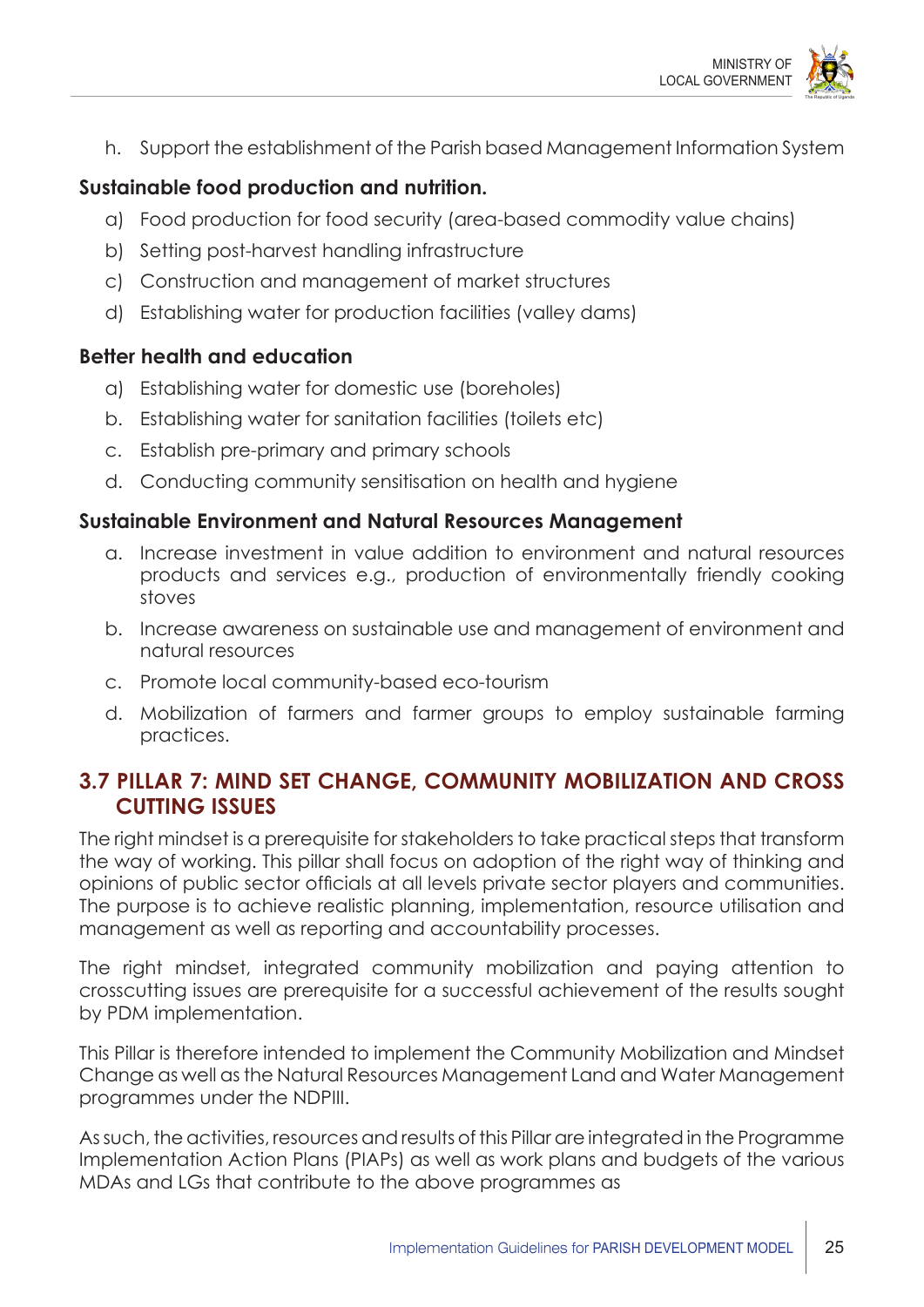

#### **Objectives**

- I. Enhance effective mobilization of families, communities and citizens for household economic empowerment
- II. Strengthen capacity of Local Governments, CSOs, CBOs, NGOs and the private sector for effective mobilization of communities
- III. Enhance financial literacy for households (Financial Literacy Strategy).
- IV. Enhance participation and ownership of community initiatives
- V. Enhance household capacity in identifying local resources for addressing their needs
- VI. Promote national values and reduce negative cultural practices and attitudes

To ensure the achievement of outcomes and interventions the following actions will be taken at different Local Government levels

#### **Subcounty Local Government Staff**

- i. Provide Parish chiefs with information on approved programmes to be implemented within the Parish for strategic community mobilizations.
- ii. Mapping and disseminating the non-state actors at sub county level for referral purposes
- iii. Identify and link the community groups to existing services providers within the Local Governments
- iv. Facilitate the implementation of community programmes and projects for right mindset.
- v. Mobilize communities for Public Partnerships engagements
- vi. Support and build capacity of Parish actors. Customise and deliver mindset change messages to these actors.

#### **Parish Chief, Town Agents PDCs/WDCs**

- i. Conduct community mobilization and sensitization/awareness on all Government and non-government programmes
- ii. Promote civic education aimed at nurturing good citizens
- iii. Mobilize community for Private Public Community Partnerships
- iv. Mobilize and sensitize communities on cross cutting issues of gender, environment protection, culture, child protection, clean energy, domestic violence and other health issues (Nutrition, HIV/AIDs)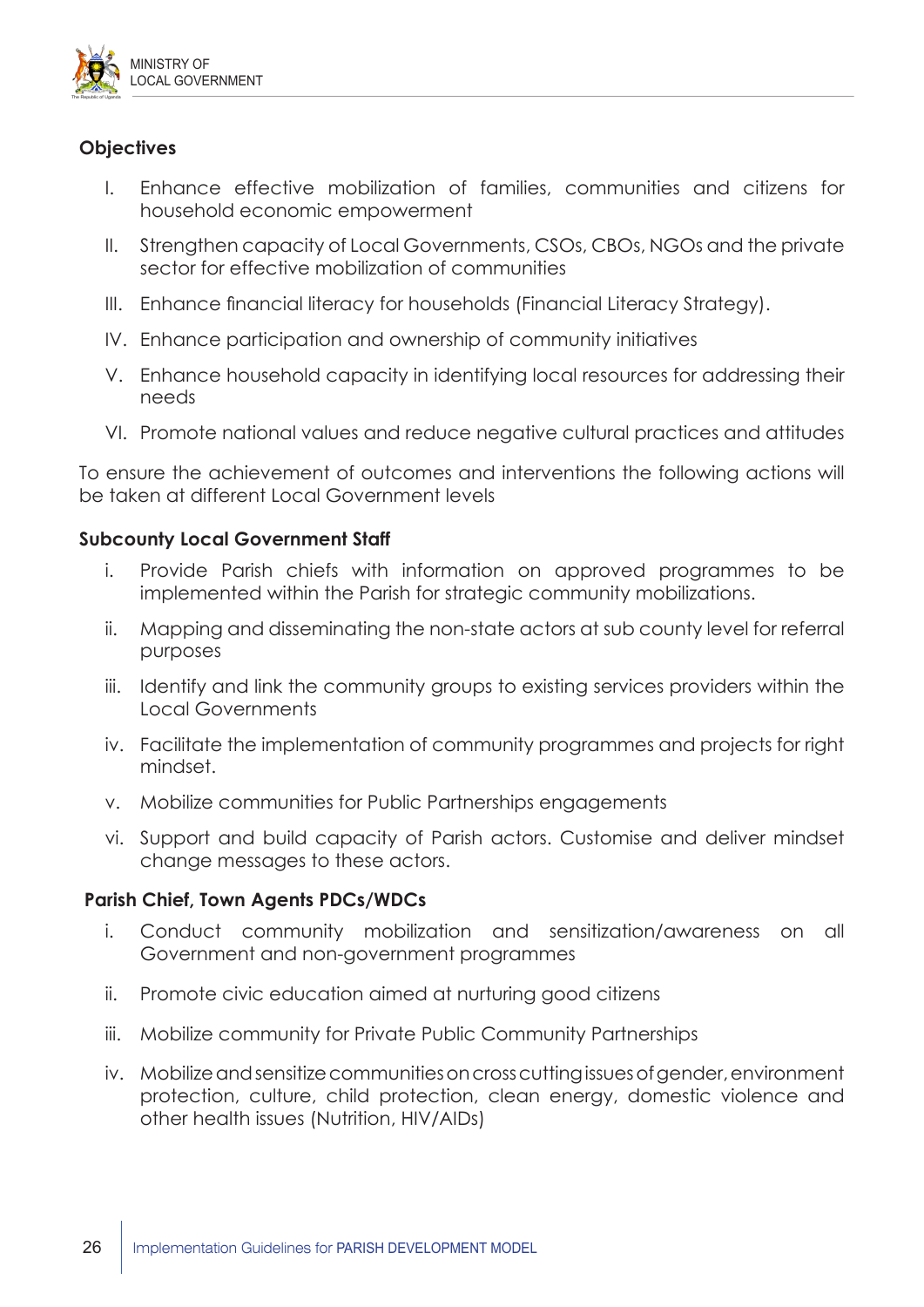

- v. Mobilize and sensitize the population especially the youth for adoption of right behaviours and practices acceptable in society.
- vi. Promotion of mentorship programmes for households and communities for livelihoods improvement.

#### **Broad Interventions under this Pillar:**

- i. Establish feedback mechanism to capture community views on Government performance and enhance citizen participation in the development process
- ii. Identify transformational champions per community to create a critical mass required to effect mind-set change
- iii. Implement activities aimed at promoting awareness and participation in existing government programmes;
- iv. Promote household engagement in positive cultural beliefs and norms for positive development;
- v. Promote programme that rewards and sanctions best and worst performing households respectively.
- vi. Inculcating ethical standards and values in the communities through continuous awareness raising and education

The above will ensure promotion of advocacy, social mobilization and behavioral change communication for community development.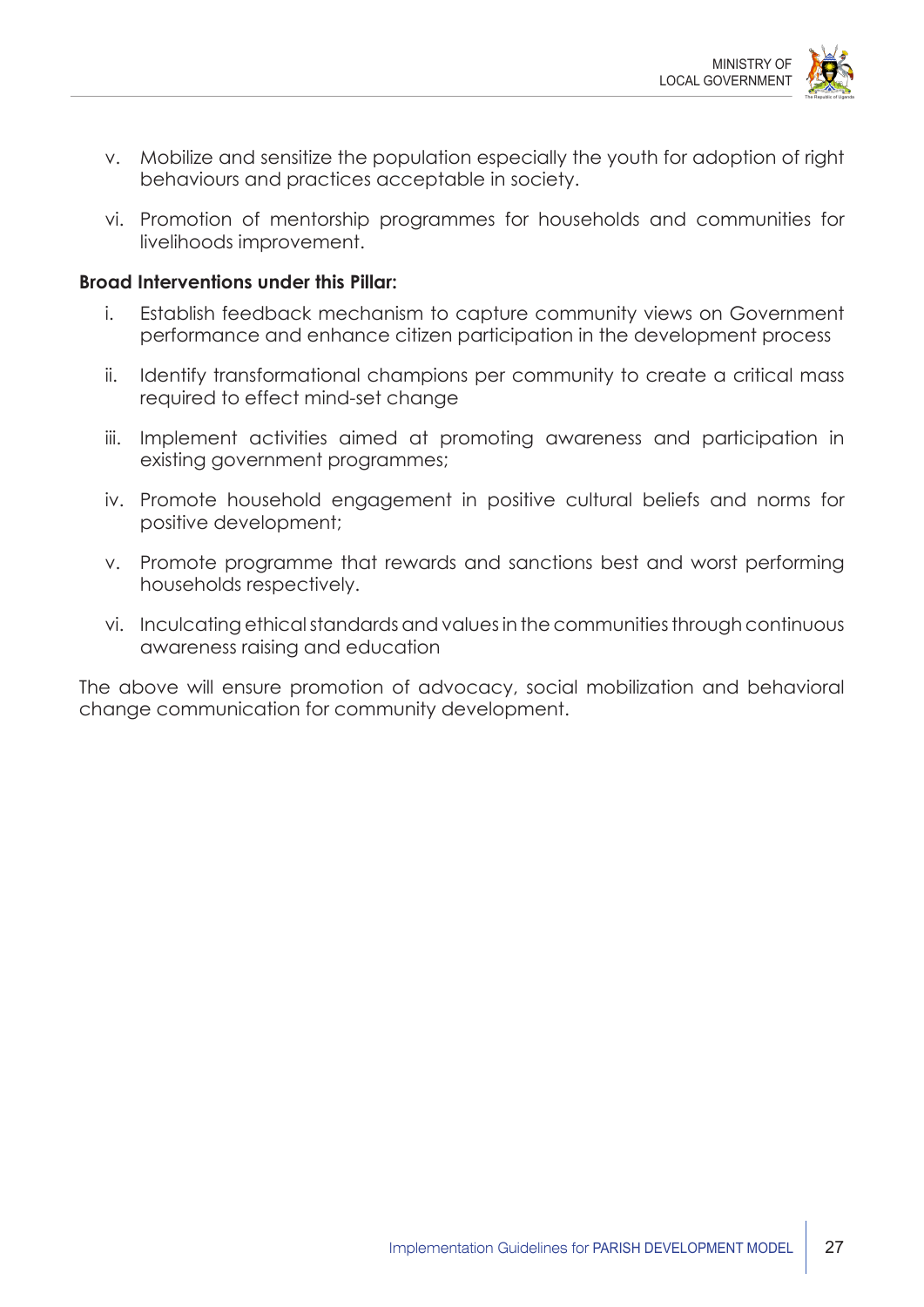

## **4.0. M&E STRATEGY AND RESULTS FRAMEWORK**

The results framework is intended to determine the extent to which planned activities have been implemented and translated into results, a key step in the successful management and implementation of the PDM. In addition, it informs learning and innovation in programming.

### **4.1 PERFORMANCE FRAMEWORK**

- i) MoLG has developed PDM results framework which should at higher level feed into the National Monitoring and Evaluation Policy (2013), housed in the Office of the Prime Minister (OPM).
- ii) OPM will mainstream the performance of the PDM within the Government Annual Performance Report (GAPR) for transparency and accountability.

#### **4.2 IMPLEMENTATION MONITORING**

- i) MOLG shall undertake quarterly monitoring PDM activities and annual review of its interventions. All forms of reporting (activity, quarterly or annual) should demonstrate results and their contribution to the attainment of the objectives of the PDM.
- ii) As guided by the M&E Policy (2013) the PDM shall be subjected to a process of midterm and end of NPDIII evaluation to provide evidence for decision-making and to inform the continuation of the PDM in the successor future Government Plan. These studies/evaluations shall be guided by OPM in collaboration with MoLG and NPA.
- iii) The monitoring and evaluation of the PDM shall be participatory involving all stakeholders.
- iv) The routine monitoring and evaluation tools to be used shall entail the following:
	- a) Regular PDM Technical Committee Meetings (at least once a quarter);
	- b) Annual reports to the PDM Policy Committee.
	- c) A national survey shall be undertaken by the PDM Technical Committee every two years, to measure progress of the PDM.

A detailed result framework has been developed to inform the PDM implementation and reporting.